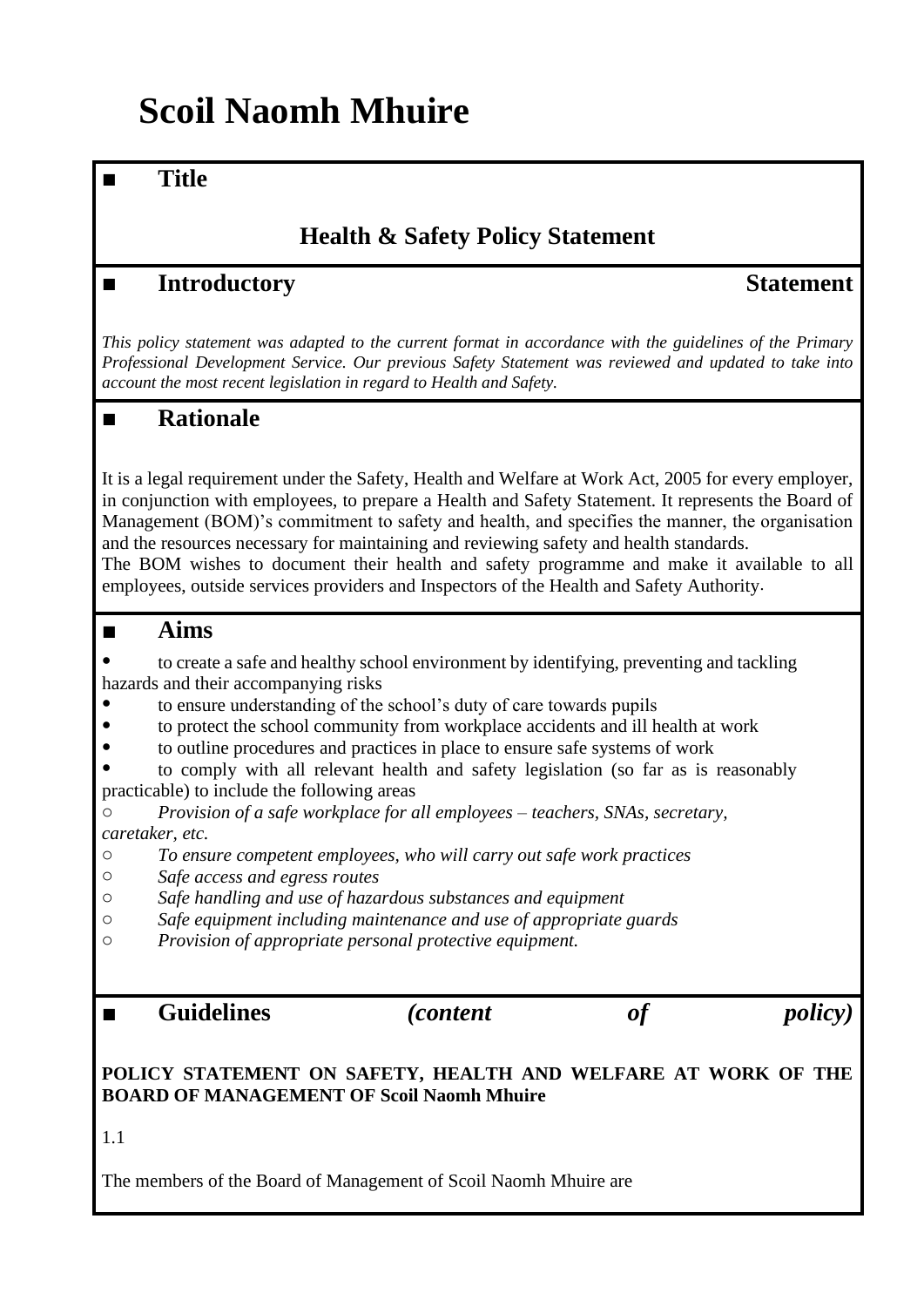

 **Phone: 071 91 66758**

 **Email: castlegalns@yahoo.ie**

 **Principal: Ms Áine McGrath** 

Chairperson: Father Christy McHugh

Secretary: Áine Mc Grath

Treasurer: Joanne Mc Gloin

Other Board Members: Olive Kenny

Ann McGloin

Michael Cleary

Anthony Mc Gloin

Karen Mc Gloin

1.2 The Board of Management will ensure that, in so far as is practicable, the highest standards of safety shall prevail and that, at a minimum, the provisions of the Safety, Health and Welfare at Work Act, 2005 are applied.

**\_\_\_\_\_\_\_\_\_\_\_\_\_\_\_\_\_\_\_\_\_\_\_\_\_\_\_\_\_\_\_\_\_\_\_\_\_\_\_\_\_\_\_\_\_\_\_\_\_\_\_\_\_\_\_\_\_\_\_\_\_\_\_\_\_\_\_\_\_\_\_\_\_**

1.3 Specifically, the Board of Management wishes to ensure so far as is reasonably practicable:

● The design, provision and maintenance of all places in a condition that is safe and without risk to health.

• The design, provision and maintenance of safe means of access to and egress from places of work

The provision of systems of work that are planned, organised, performed and maintained so as to be safe and without risk to health.

The provision of instruction to staff on proper lifting techniques of pupils and dealing with pupils with challenging behaviour when such children are enrolled.

• The provision of such information, instruction, training and supervision as is necessary, to ensure the safety and health at work of its employees.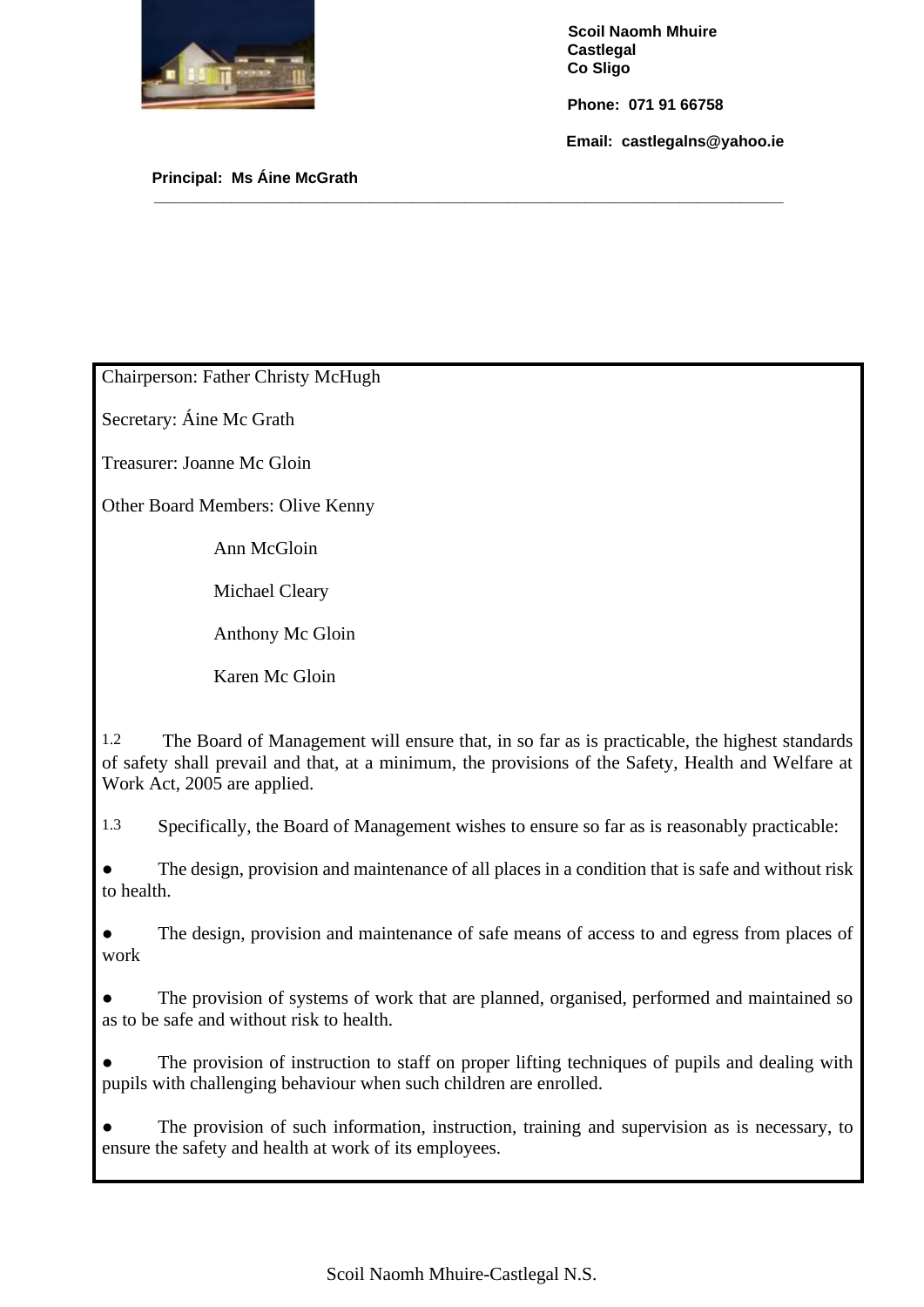

 **Phone: 071 91 66758**

 **Email: castlegalns@yahoo.ie**

#### **Principal: Ms Áine McGrath**

• The provision and maintenance of suitable protective clothing or equivalent as necessary to ensure the safety and health at work of its employees.

**\_\_\_\_\_\_\_\_\_\_\_\_\_\_\_\_\_\_\_\_\_\_\_\_\_\_\_\_\_\_\_\_\_\_\_\_\_\_\_\_\_\_\_\_\_\_\_\_\_\_\_\_\_\_\_\_\_\_\_\_\_\_\_\_\_\_\_\_\_\_\_\_\_**

The preparation and revision as necessary of adequate plans to be followed in emergencies. e.g. fire evacuation, injuries etc..

The safety and prevention of risk to health at work in connection with use of any article or substance.

● The provision and maintenance of facilities and arrangements for the welfare of employees at work.

Obtaining where necessary, the services of competent persons for the purpose of advising on the safety and health at work of the employees e.g. Advisors from the HSE, Fire Officers, ICT Advisors re equipment, ergonomics etc.

● An annual review of this *Health & Safety Statement* and a log of issues raised and remediated.

The provision of arrangements for consultation with employees on matters of Health and Safety

The provision of arrangements for the selection from amongst its employees of a Health and Safety Representative.

1.4 The Board of Management recognises that its statutory obligations under legislation extend to employees, pupils, and any person legitimately conducting school business and the public.

1.5 The Board of Management of Scoil Naomh Mhuire will ensure that the provisions of the Safety, Health and Welfare at Work Act, 2005 are adhered to.

1.6 The Board of Management will form the Safety Committee to monitor the implementation of the Safety and Health policies of Scoil Naomh Mhuire and the requirement under the Safety, Health and Welfare at Work Act, 2005.

1.7 The Board of Management will appoint a Safety Representative from the School Staff, normally the School Caretaker and a Safety Officer from the BOM.

 (Olive Kenny is the Staff Safety Representative and Board Member Michael Cleary was appointed as Safety Officer)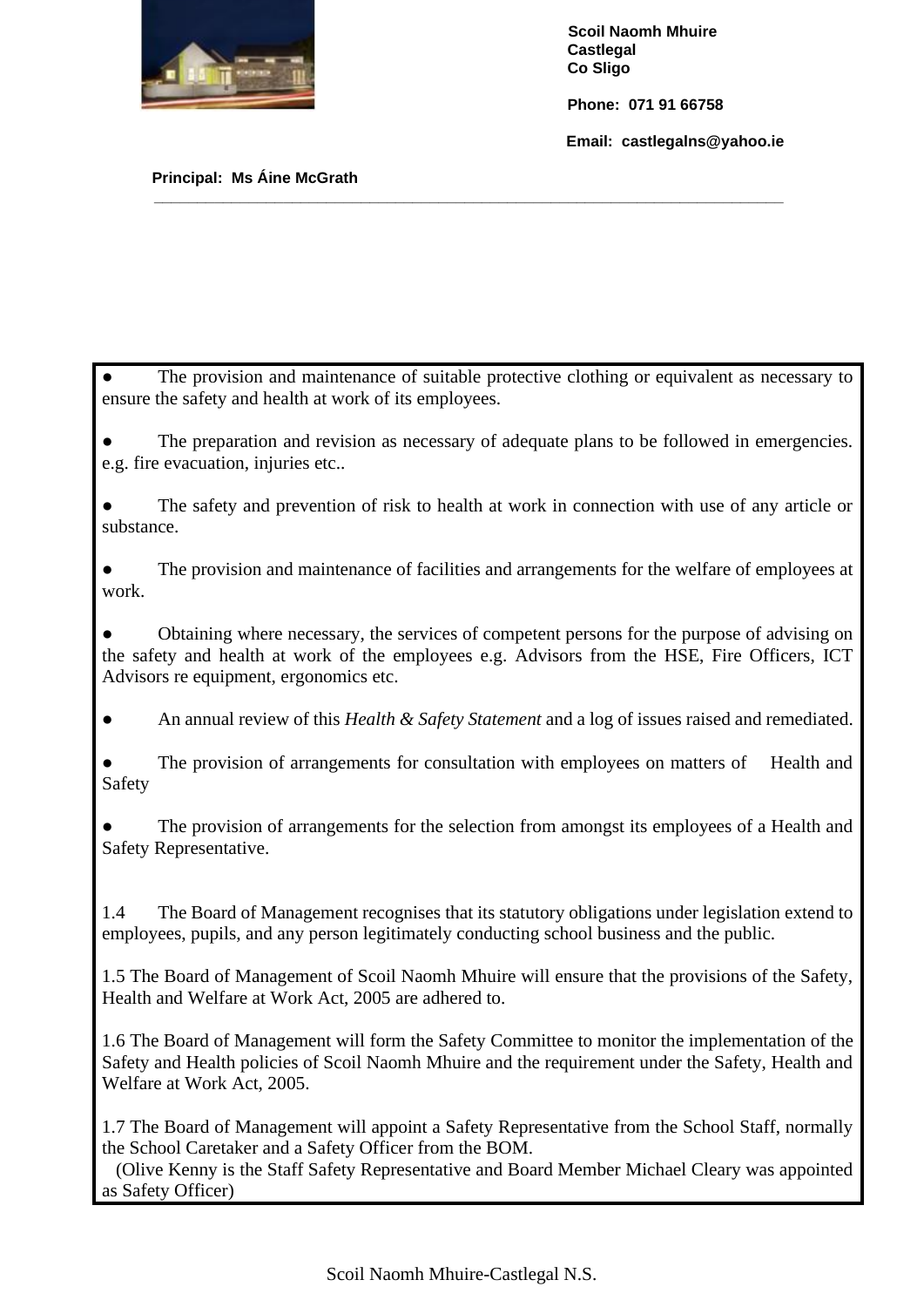

 **Phone: 071 91 66758**

 **Email: castlegalns@yahoo.ie**

 **Principal: Ms Áine McGrath** 

### CONSULTATION & INFORMATION

It is the policy of the Board of Management of Scoil Naomh Mhuire :

■ To consult with staff in the preparation and completion of the Health and Safety Statement.

**\_\_\_\_\_\_\_\_\_\_\_\_\_\_\_\_\_\_\_\_\_\_\_\_\_\_\_\_\_\_\_\_\_\_\_\_\_\_\_\_\_\_\_\_\_\_\_\_\_\_\_\_\_\_\_\_\_\_\_\_\_\_\_\_\_\_\_\_\_\_\_\_\_**

- To make available the *Health & Safety Statement* to all present and future staff.
- That any additional information or instructions regarding safety, health and welfare at work not contained in the document will be conveyed to all staff as it becomes available.
- That Health, Safety and Welfare will form an integral part of any future staff training and development plans.

### HAZARDS

All staff will complete Hazard Control Forms (Appendix 3) as hazards are identified. Some hazards can be rectified but others remain constant. The hazards have been divided into two categories.

Hazards that can be rectified or minimised will be dealt with as a matter of urgency. Hazard Control Forms will be posted on the Staffroom Noticeboard. When a Staff Member notices a hazard, he/she will use the form to notify the Safety Representative (Ms Olive Kenny), who will rectify the issue and sign with date and time of when the issue was resolved. Those hazards that cannot be rectified will be clearly indicated and appropriate procedures listed beside them.

The Board of Management in consultation with the employees will review and make recommendations on the elimination of hazards.

### SPECIFIC HAZARDS

1. Fire

It is the policy of the Board of Management of Scoil Naomh Mhuire that

- \* There is an adequate supply of fire extinguishers, which will deal with any type of fire.<br>All fire equipment is identified and requiring eritied
- All fire equipment is identified and regularly serviced.
- Regular fire drills take place at least twice a year. (See [Appendix 1](#page-8-0) for Fire Evacuation Procedure)
- \* Instruction is given in the use of fire extinguishers for specific materials/equipment.
- <sup>\*</sup> Signs will be clearly visible to ensure visitors are aware of exit doors.

All electrical equipment be unplugged or turned off outside school hours and when classrooms are vacated for lengthy periods.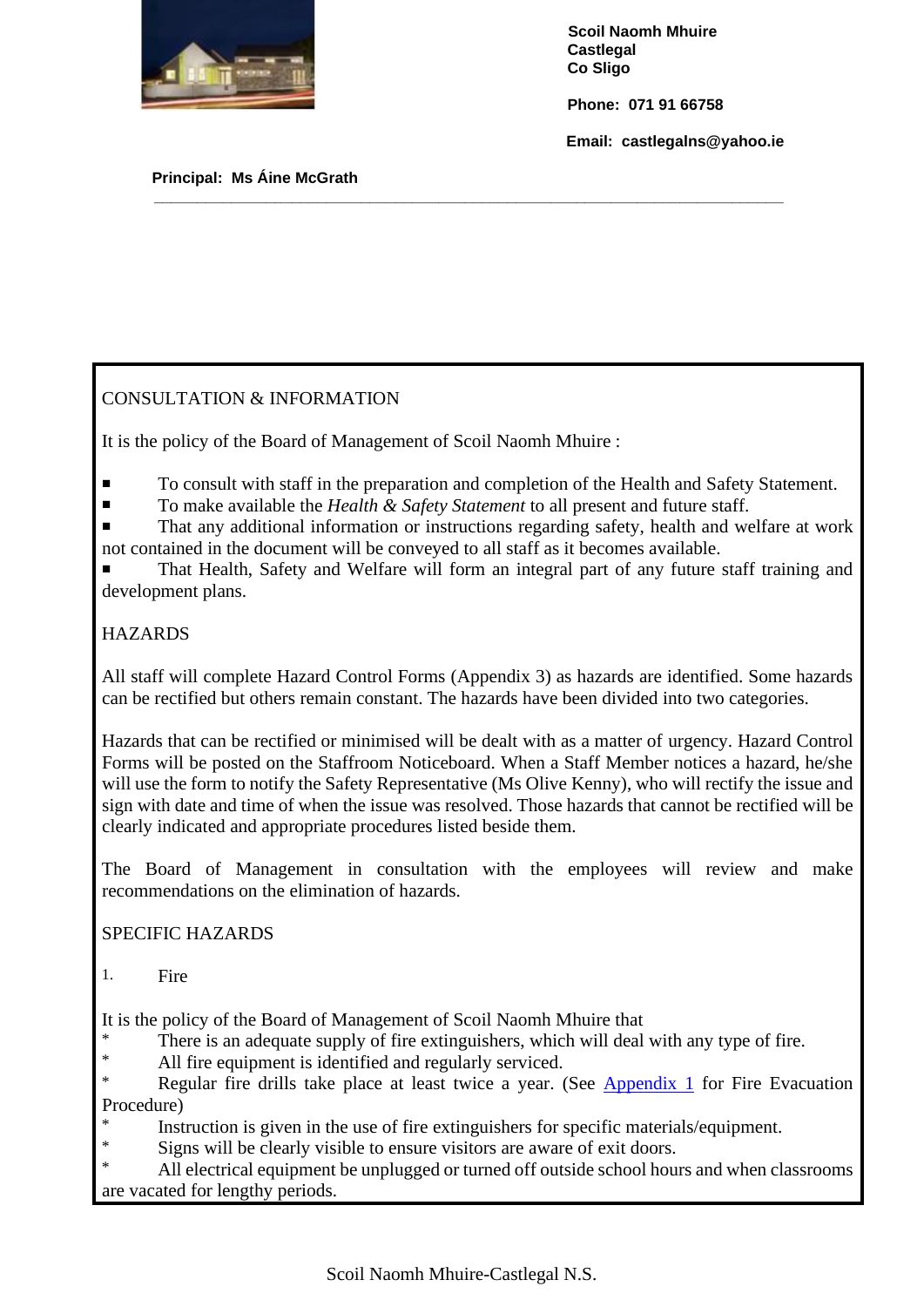

 **Phone: 071 91 66758**

 **Email: castlegalns@yahoo.ie**

#### **Principal: Ms Áine McGrath**

An assembly area is designated -Parking/Set down Area

- \* Those leaving buildings/classrooms should let someone know.
- Exit signs are clearly marked.
- The teacher in each classroom will be responsible for fire evacuation and fire drills procedures.

**\_\_\_\_\_\_\_\_\_\_\_\_\_\_\_\_\_\_\_\_\_\_\_\_\_\_\_\_\_\_\_\_\_\_\_\_\_\_\_\_\_\_\_\_\_\_\_\_\_\_\_\_\_\_\_\_\_\_\_\_\_\_\_\_\_\_\_\_\_\_\_\_\_**

A fire officer has checked the school and equipment and all recommendations made by him/her have been implemented.

The Safety Officer has as one of her duties to act as Fire Marshall and oversee the above aspects of the policy.

### 2. Other hazards

\* The surface of some of the playing areas is uneven, rocky and potentially hazardous.

\* Some classroom windows open out at head level.

\* On occasions the tiled surface of classrooms, hallways, stairs and toilets become slippery due to condensation and pose a risk.

\* There are goalposts on the school football pitch (See Appendix 6 for Goalpost Safety Plan)<br>
Pupils are not allowed to play in the school grounds during weather which would pees a dange

Pupils are not allowed to play in the school grounds during weather which would pose a danger to their safety e.g. frost, snow, and ice.

During particularly inclement weather the Board of Management reserves the right to keep the school closed if it is felt that a risk is posed to staff and pupils by travelling to or attending school.

### CONSTANT HAZARDS

1. Electrical Appliances

It is the policy of the Board of Management of Scoil Naomh Mhuire that only competent persons use Electrical Appliances. Such appliances and equipment will be subject to regular maintenance checks.

### 2. Chemicals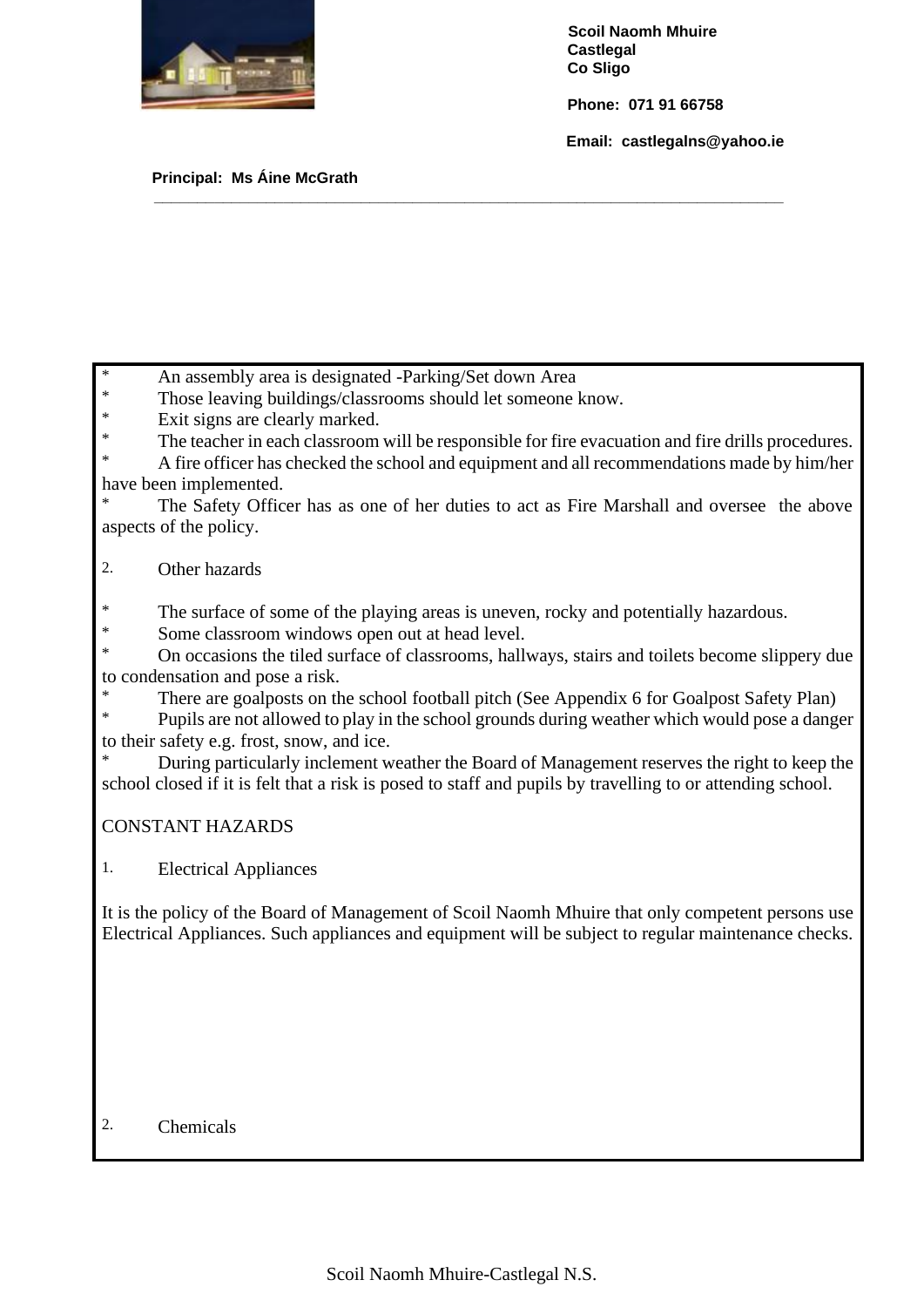

 **Phone: 071 91 66758**

 **Email: castlegalns@yahoo.ie**

 **Principal: Ms Áine McGrath** 

It is the policy of the Board of Management that all chemicals, detergents etc., be stored in clearly identifiable containers bearing instructions and precautions for their use and kept in designated area and protection provided for use when handling them.

**\_\_\_\_\_\_\_\_\_\_\_\_\_\_\_\_\_\_\_\_\_\_\_\_\_\_\_\_\_\_\_\_\_\_\_\_\_\_\_\_\_\_\_\_\_\_\_\_\_\_\_\_\_\_\_\_\_\_\_\_\_\_\_\_\_\_\_\_\_\_\_\_\_**

3. Drugs/Medications

It is the policy of the Board of Management of Scoil Naomh Mhuire that no drugs or medication be administered to pupils by members of school staff due to the fact that staff are not qualified to do so and therefore could pose a threat to the welfare of the pupils. In exceptional circumstances where emergency medication is required to safeguard a seriously ill child's welfare, a teacher or SNA may be requested to administer such medication. The procedure in such cases is included as Appendix 2.

4. Wet Floors

It is the policy of the Board of Management of Scoil Naomh Mhuire that the washing of floors is conducted after school hours to ensure, as far as is reasonably practicable, elimination of danger of slipping. During heavy weather condensation can cause tiled areas to become slippery.

5. The Code of Conduct

The Code of Conduct in the school provides for a level of appropriate behaviour to minimise personal risk or stress to any employee.

#### 6. Accidents and Injuries

However vigilant the school staff is in relation to pupil safety, accidents will happen and correct procedures in the event of accidents can prevent or minimise injuries. Our accident/illness procedure is included as Appendix 5.

7. Bullying

The Scoil Naomh Mhuire Anti-Bullying Policy is a stand-alone policy, which provides a framework for dealing with instances of bullying among pupils. The procedures for dealing with Adult Bullying are in accordance with the INTO publication **'Working Together: Procedures and Policies for Positive Staff Relations (2000)'** and our **'Dignity at Work Statement'** included as Appendix 7.

8. Access to Employees is by Consent

When an employee feels at risk from or threatened by a particular person on school property, this must be drawn to the Board of Management's attention. The Board of Management will undertake to ensure that in such circumstances all appropriate measures will be taken to protect employees.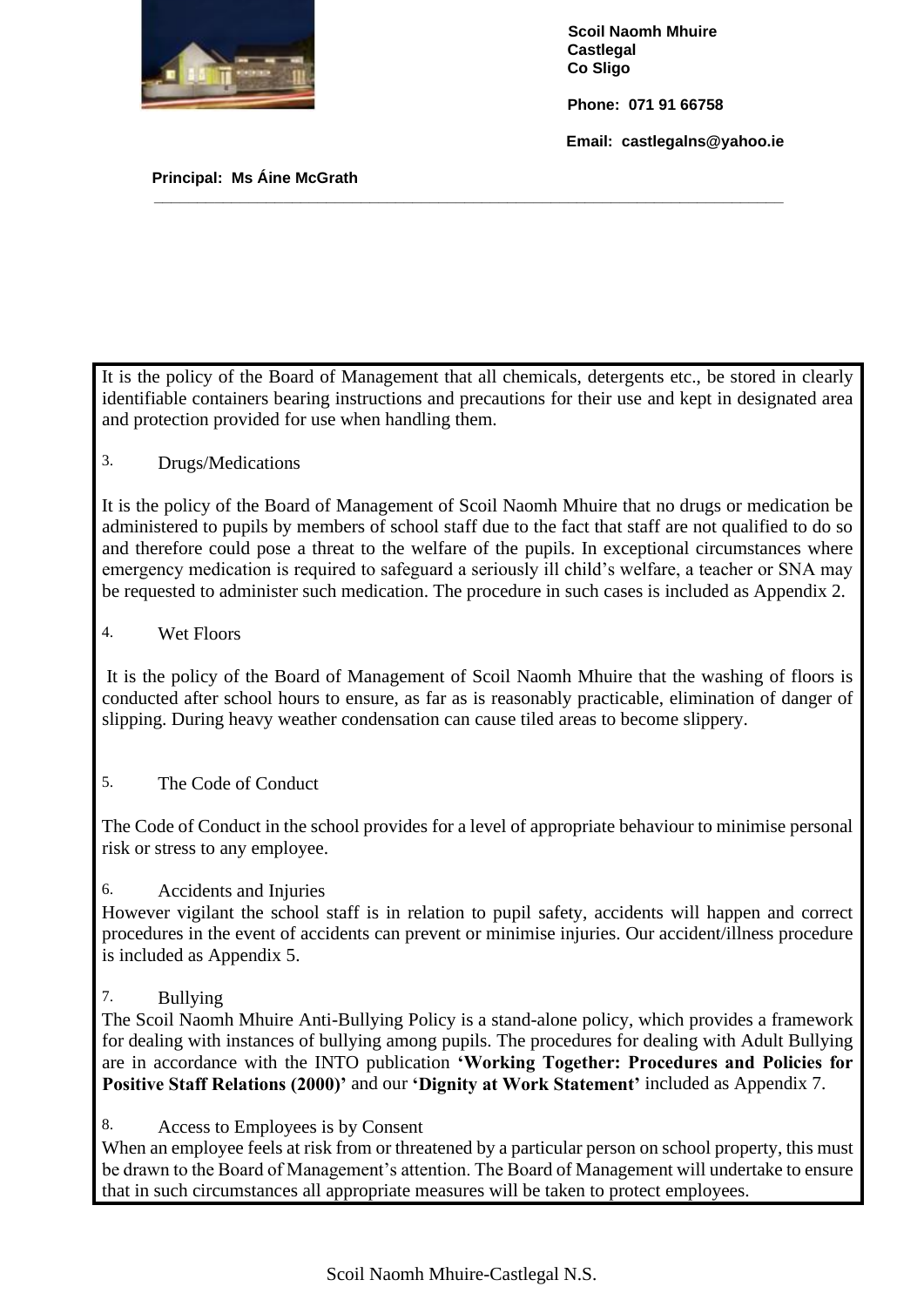

 **Phone: 071 91 66758**

 **Email: castlegalns@yahoo.ie**

#### **Principal: Ms Áine McGrath**

9. Trained First Aid Personnel It is the policy of the Board of Management that: - Employees will be trained to apply First Aid to pupils and other employees. All required remedies and equipment are made available for first aid function. There will be an adequate supply of properly equipped First Aid Boxes available at all times to staff which will contain: · Plasters

**\_\_\_\_\_\_\_\_\_\_\_\_\_\_\_\_\_\_\_\_\_\_\_\_\_\_\_\_\_\_\_\_\_\_\_\_\_\_\_\_\_\_\_\_\_\_\_\_\_\_\_\_\_\_\_\_\_\_\_\_\_\_\_\_\_\_\_\_\_\_\_\_\_**

- · Antiseptic wipes
- · Disposable gloves
- · Bandages (variety of sizes)
- · Sterile dressings
- · Adherent tape
- · Safety pins
- · Sterile eye wash
- · Gauze swabs/Gauze squares
- · Tweezers
- · Scissors
- · Ice packs
- · Kitchen roll

### OTHER PROCEDURES

1. Educational Visits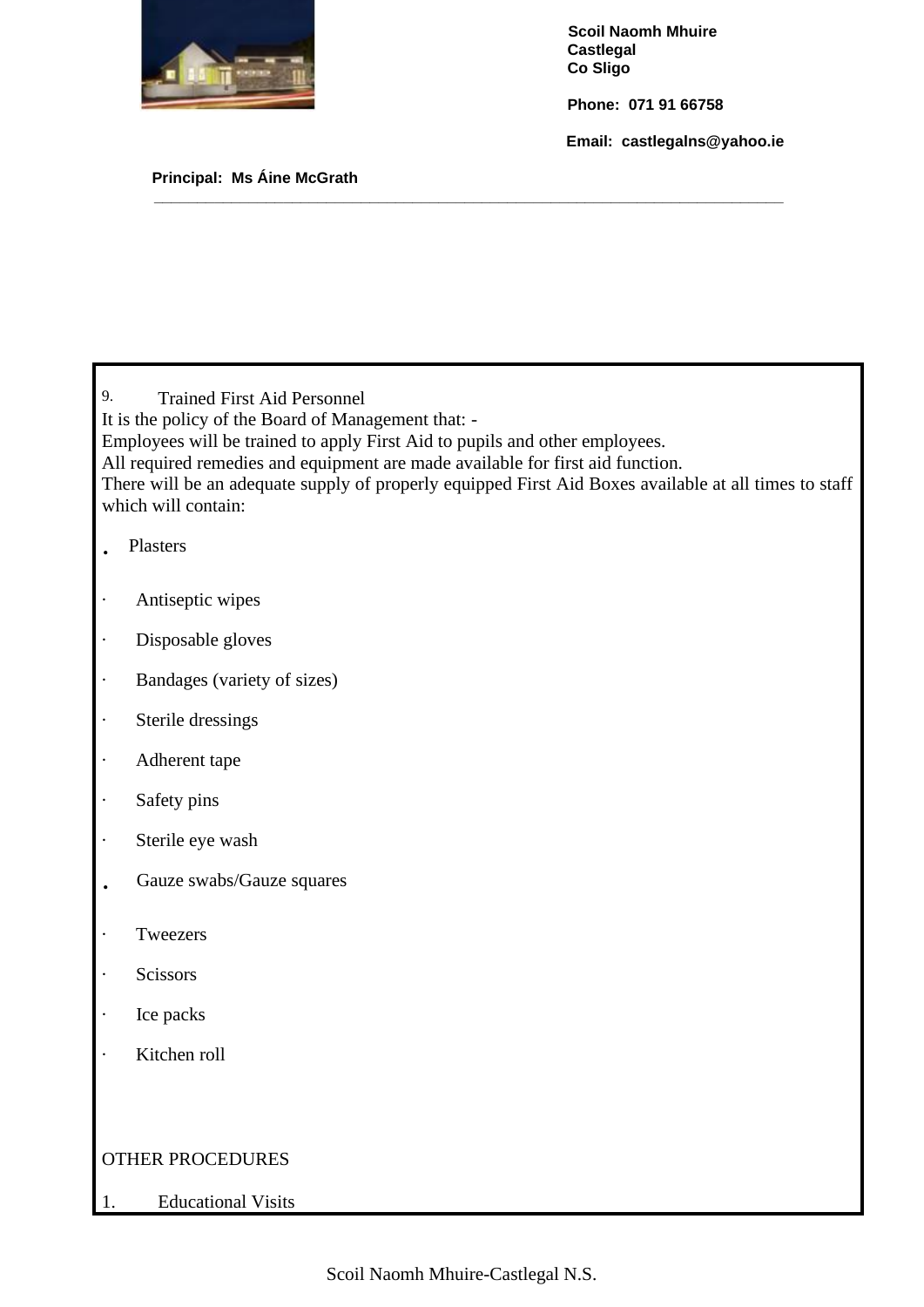

 **Phone: 071 91 66758**

 **Email: castlegalns@yahoo.ie**

 **Principal: Ms Áine McGrath** 

Educational visits will be booked with a reputable, properly insured coach service with fully seatbelted coaches. We will aim for a ratio of ten pupils per adult (teacher or Sna) but not more than fifteen. Every effort will be made to ensure the safety of the pupils at events or activities they are participating in i.e. the theatre, swimming pool, playground, etc. will be properly equipped and manned by qualified staff.

**\_\_\_\_\_\_\_\_\_\_\_\_\_\_\_\_\_\_\_\_\_\_\_\_\_\_\_\_\_\_\_\_\_\_\_\_\_\_\_\_\_\_\_\_\_\_\_\_\_\_\_\_\_\_\_\_\_\_\_\_\_\_\_\_\_\_\_\_\_\_\_\_\_**

2. Visitors to the School

Persons coming onto the school premises must identify themselves clearly to whoever answers the door before gaining admittance to the school premises. Any contractor should make direct contact with the Principal before initiating any work on the school premises. All outside facilitators, teachers, coaches etc. who are delivering workshops to pupils will do so under the supervision and direction of the class teacher. Any outside professionals working with children without such supervision must have appropriate qualifications and Garda vetting.

3. Wet Days

On wet days, children will be supervised indoors. The pupils stay in their classroom, where they read, draw, play board games or chat.

4. Emergency Closures

On occasions where school is in progress and it becomes necessary to close the school for safety reasons, parents are contacted. Every effort is made to ensure that all parents are made aware of the situation through Text-a-Parent, local media, school website etc. Staff members are not insured and should not use their vehicles to bring pupils home.

### ■ **Success Criteria**

Our success criteria will be based on the achievement of our aims to provide a safe environment for our employees, pupils and visitors. We will use staff observation and parental feedback in addition to Health Inspector's Reports and our safety record as our benchmark for success or otherwise of the policy.

### ■ **Timeframe for Implementation**

The revised policy will be implemented from

■ Timeframe **for Review**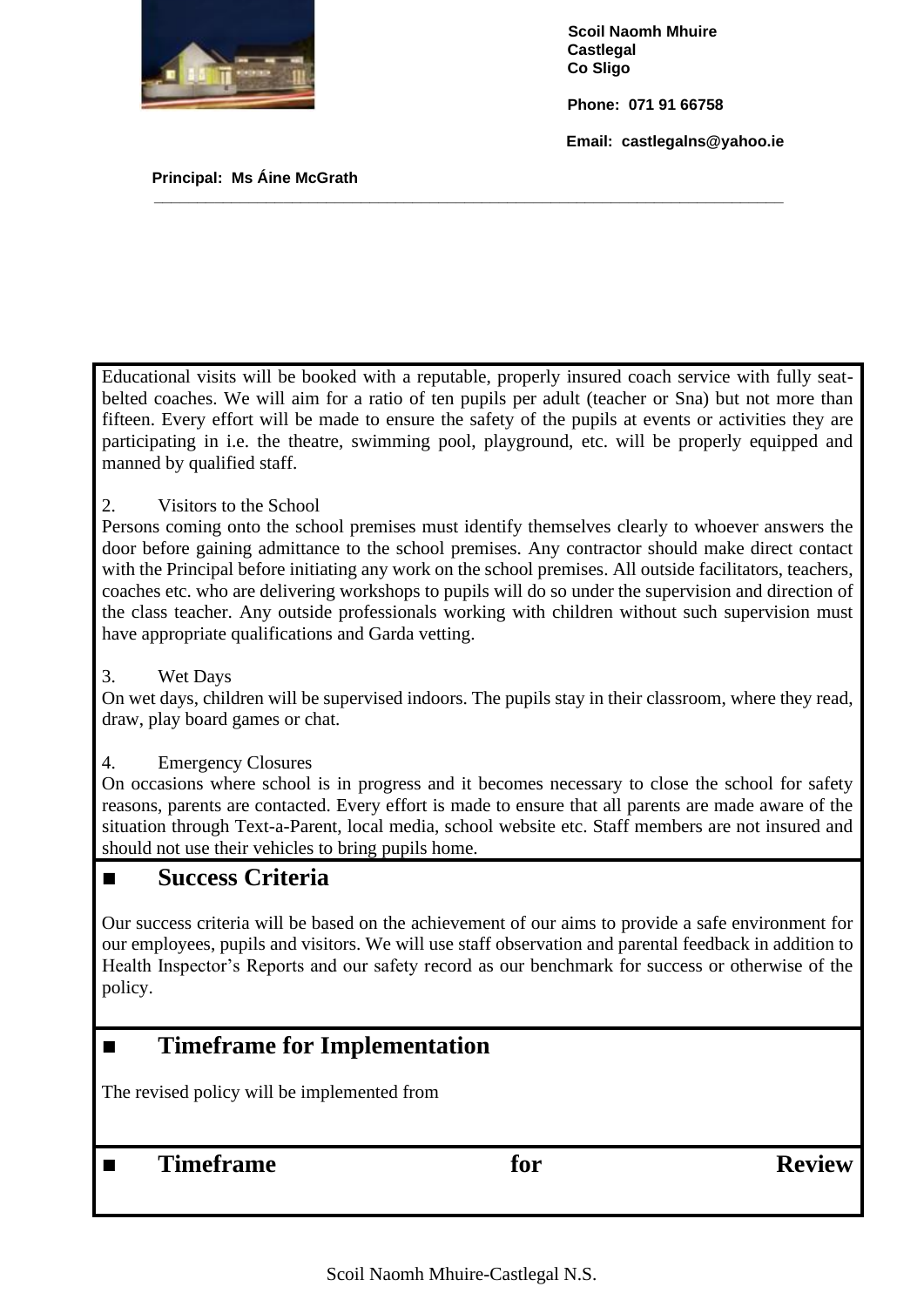

 **Phone: 071 91 66758**

 **Email: castlegalns@yahoo.ie**

#### **Principal: Ms Áine McGrath**

| This policy is reviewed annually.                                                                                                                                                                                                                                                                                                                                                               |     |               |  |  |
|-------------------------------------------------------------------------------------------------------------------------------------------------------------------------------------------------------------------------------------------------------------------------------------------------------------------------------------------------------------------------------------------------|-----|---------------|--|--|
| <b>Responsibility</b>                                                                                                                                                                                                                                                                                                                                                                           | for | <b>Review</b> |  |  |
| The BOM will be responsible for reviewing the policy.                                                                                                                                                                                                                                                                                                                                           |     |               |  |  |
| <b>Ratification and Communication</b><br>п                                                                                                                                                                                                                                                                                                                                                      |     |               |  |  |
| The Board of Management ratified this policy on the _______ of _________________                                                                                                                                                                                                                                                                                                                |     |               |  |  |
|                                                                                                                                                                                                                                                                                                                                                                                                 |     |               |  |  |
| Scoil Naomh Mhuire does not have adequate resources to disseminate all of its policies to all the<br>concerned members of the wider school community. The policy is communicated to the<br>members of the BOM and is available to the wider school community through the parents'<br>representatives on the BOM. All Scoil Naomh Mhuire policies are available for inspection in the<br>school. |     |               |  |  |
|                                                                                                                                                                                                                                                                                                                                                                                                 |     |               |  |  |

**\_\_\_\_\_\_\_\_\_\_\_\_\_\_\_\_\_\_\_\_\_\_\_\_\_\_\_\_\_\_\_\_\_\_\_\_\_\_\_\_\_\_\_\_\_\_\_\_\_\_\_\_\_\_\_\_\_\_\_\_\_\_\_\_\_\_\_\_\_\_\_\_\_**

### **APPENDIX 1**

### <span id="page-8-0"></span>FIRE EVACUATION PROCEDURE

### **Sequence**

● Alarm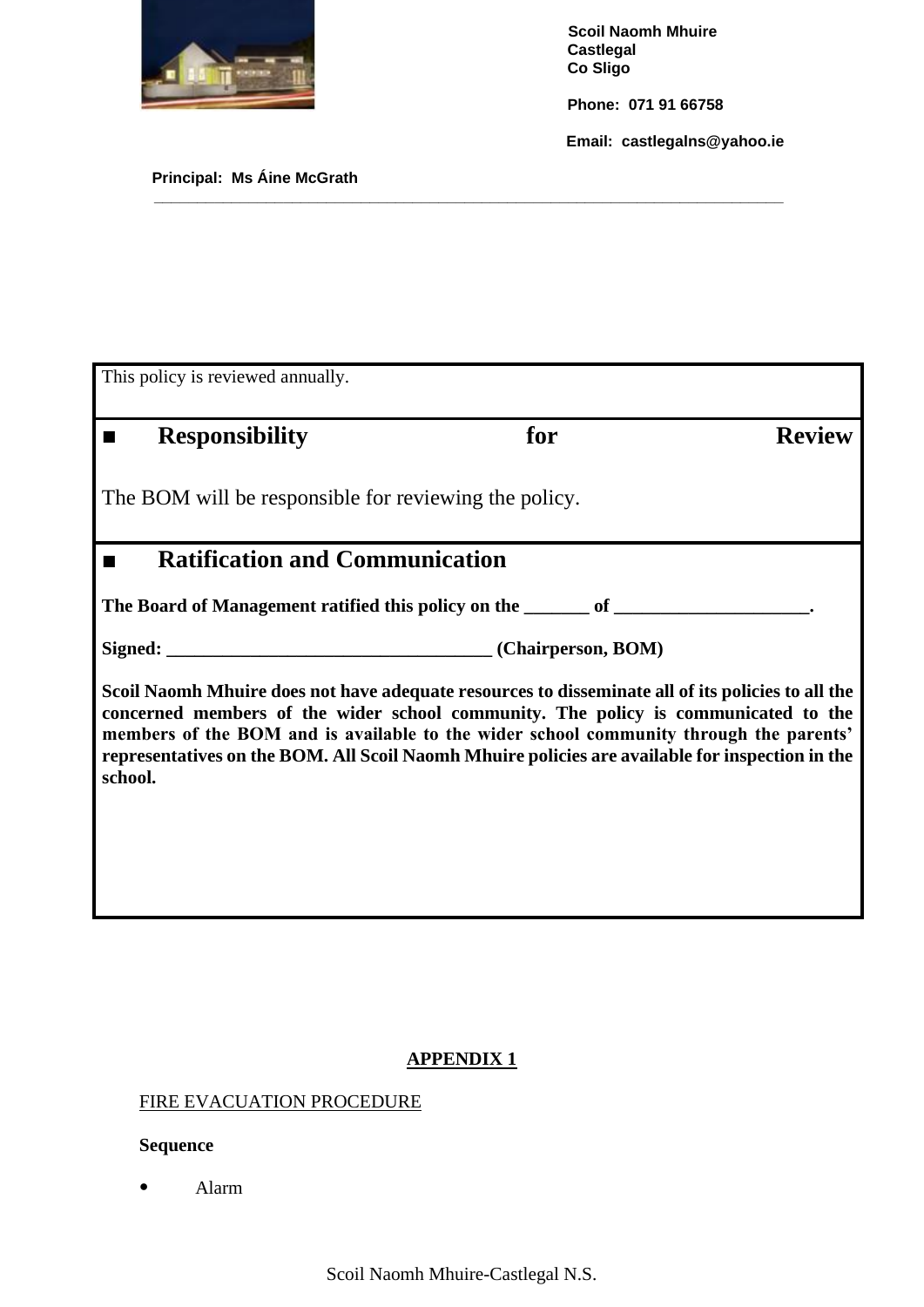

 **Phone: 071 91 66758**

 **Email: castlegalns@yahoo.ie**

#### **Principal: Ms Áine McGrath**

- Call the fire brigade
- Evacuation
- **Assembly**
- $\bullet$  Roll Call
- Tackle the fire

#### **Aim**

To prevent panic and ensure the safe, orderly and efficient evacuation of all the occupants of the school using all the exit facilities available and to train the mind to react rationally when confronted with a fire or other emergency at school or elsewhere.

**\_\_\_\_\_\_\_\_\_\_\_\_\_\_\_\_\_\_\_\_\_\_\_\_\_\_\_\_\_\_\_\_\_\_\_\_\_\_\_\_\_\_\_\_\_\_\_\_\_\_\_\_\_\_\_\_\_\_\_\_\_\_\_\_\_\_\_\_\_\_\_\_\_**

#### **Alarm**

Anyone discovering an outbreak of fire will raise the alarm at once by informing a teacher. The teacher will immediately sound the fire alarm.

#### **Call the Fire Brigade**

All outbreaks of fire however small, or any suspected fire will be reported immediately to the Fire Brigade by the emergency phone number.

#### **Evacuation**

On hearing the alarm, pupils will stand to attention by their desks and, when instructed by the teacher in charge of the class as to the exit route to be followed, will leave the classroom in single file. Classes will then proceed at a steady uniform pace to the place of assembly followed by the teacher who will bring the Class List and close the classroom door and any other doors used to exit. The Principal will, if safe to do so, 'sweep' the main building to ensure no pupils remain in toilets or other areas. The Principal will carry the school list to the assembly area. The Deputy Principal will, if safe to do so, 'sweep' the Junior Block to ensure no pupils remain in toilets or other areas.

#### **Assembly**

The place of assembly is the Set Down Area in CarPark and all classes will stand together in lines according to class. If this area becomes unsafe, supervised evacuation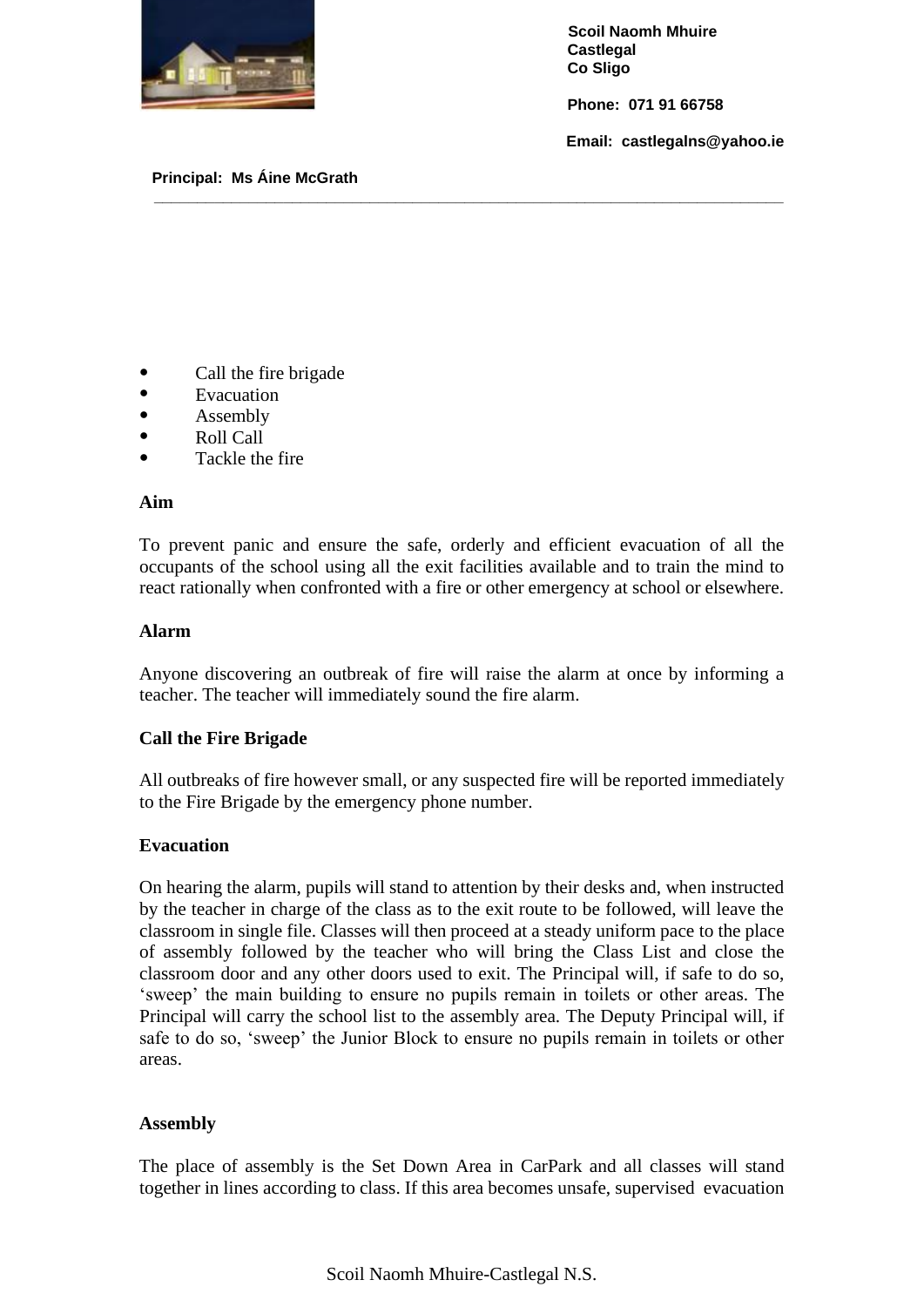

 **Phone: 071 91 66758**

 **Email: castlegalns@yahoo.ie**

 **Principal: Ms Áine McGrath** 

from the school grounds will be by the gate into woods and then onto the side road by the school.

**\_\_\_\_\_\_\_\_\_\_\_\_\_\_\_\_\_\_\_\_\_\_\_\_\_\_\_\_\_\_\_\_\_\_\_\_\_\_\_\_\_\_\_\_\_\_\_\_\_\_\_\_\_\_\_\_\_\_\_\_\_\_\_\_\_\_\_\_\_\_\_\_\_**

### **Roll Call**

When all classes have arrived at the place of assembly, a roll call or count will be taken, from the Class List. If anyone is missing, an immediate search by the staff will be made. As far as is practicable, no place to which pupils have access being overlooked. The officer in charge of the Fire Brigade will be met on arrival and immediately informed whether or not all persons have been safely evacuated.

#### **Attacking Fire**

Circumstances will dictate whether fire-fighting operations will be attempted. Fire fighting will always be secondary to life safety. While small fires may be dealt with summarily, in the case of a sizeable fire, safe evacuation will be the primary concern.

#### **Fire Drills and Testing Alarms**

A Test fire drill will be held once per term. It will be carried out according to the above procedure with the exception of 'Calling the Fire Brigade' and 'Tackling the Fire'. A record of all fire drills will be kept. It will include details of drills including date, time, weather conditions, time taken for evacuation and any other relevant information.

### **APPENDIX 2**

### ADMINISTRATION OF MEDICATIONS

As a general rule, teachers will not be involved in the administration of medication to pupils. There are, however, exceptional circumstances where there is an ongoing condition such as diabetes, epilepsy etc. or a condition necessitating emergency treatment. In such circumstances and where a teacher or SNA is willing to become involved in the administration of medication a set procedure will be followed: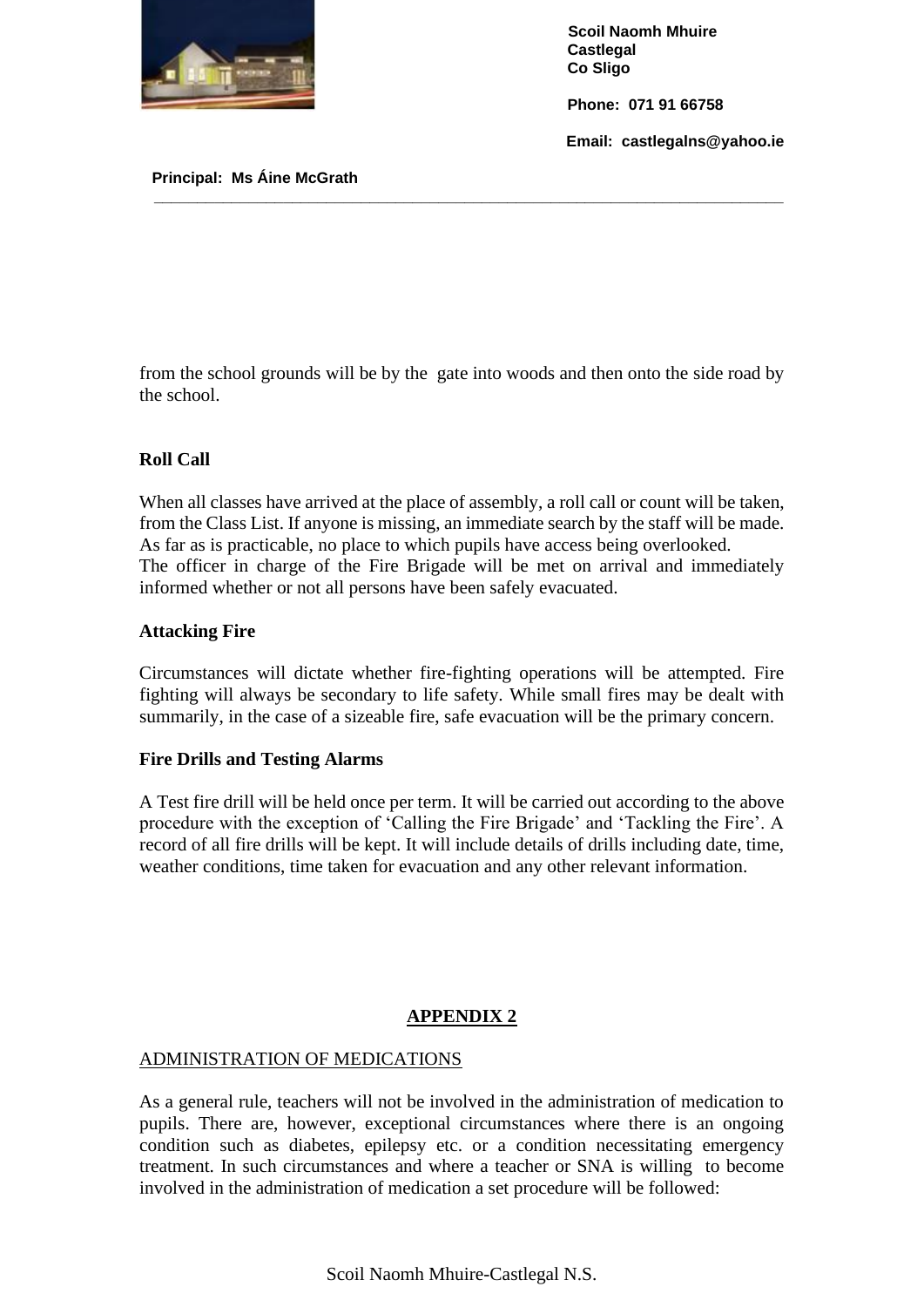

 **Phone: 071 91 66758**

 **Email: castlegalns@yahoo.ie**

 **Principal: Ms Áine McGrath** 

The parents of the pupils concerned will write to the Board of Management requesting the board to authorise a teacher to administer the medication. The request should also contain written instructions of the procedure to be followed in administering the medication.

**\_\_\_\_\_\_\_\_\_\_\_\_\_\_\_\_\_\_\_\_\_\_\_\_\_\_\_\_\_\_\_\_\_\_\_\_\_\_\_\_\_\_\_\_\_\_\_\_\_\_\_\_\_\_\_\_\_\_\_\_\_\_\_\_\_\_\_\_\_\_\_\_\_**

• The Board of Management, having considered the matter, may authorise a teacher to administer medication to a pupil. If the teacher is so authorised s/he should be properly instructed by the Board of Management.

● A teacher should not administer medication without the specific authorisation of the board.

In administering medication to pupils, teachers should exercise the standard of care of a reasonable and prudent parent.

The Board of Management will inform the school's insurers accordingly.

The Board of Management will seek an indemnity from the parent(s) in respect of any liability that may arise regarding the administration of medication.

Arrangements will be made for the safe storage of medication.

#### **APPENDIX 3**

|               | <b>HAZARD CONTROL FORM</b> |                      |                           |  |
|---------------|----------------------------|----------------------|---------------------------|--|
| <b>Hazard</b> | <b>Action Taken</b>        | <b>Date Remedied</b> | <b>Person Responsible</b> |  |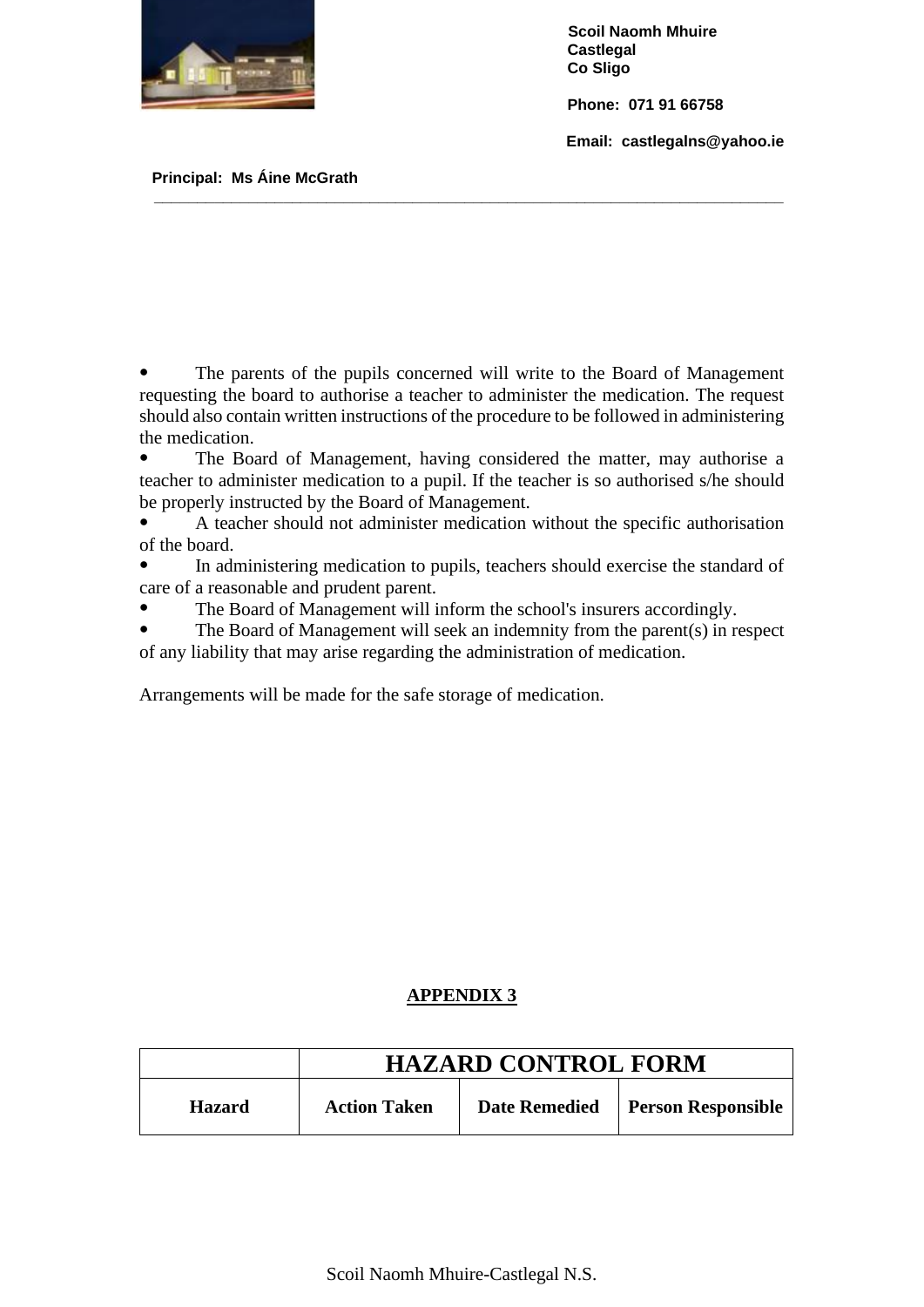

 **Phone: 071 91 66758**

 **Email: castlegalns@yahoo.ie**

#### **Principal: Ms Áine McGrath**



**\_\_\_\_\_\_\_\_\_\_\_\_\_\_\_\_\_\_\_\_\_\_\_\_\_\_\_\_\_\_\_\_\_\_\_\_\_\_\_\_\_\_\_\_\_\_\_\_\_\_\_\_\_\_\_\_\_\_\_\_\_\_\_\_\_\_\_\_\_\_\_\_\_**

### **APPENDIX 4**

### SAFETY REPRESENTATIVES' CHECKLIST

#### **1 CIRCULATION AREAS**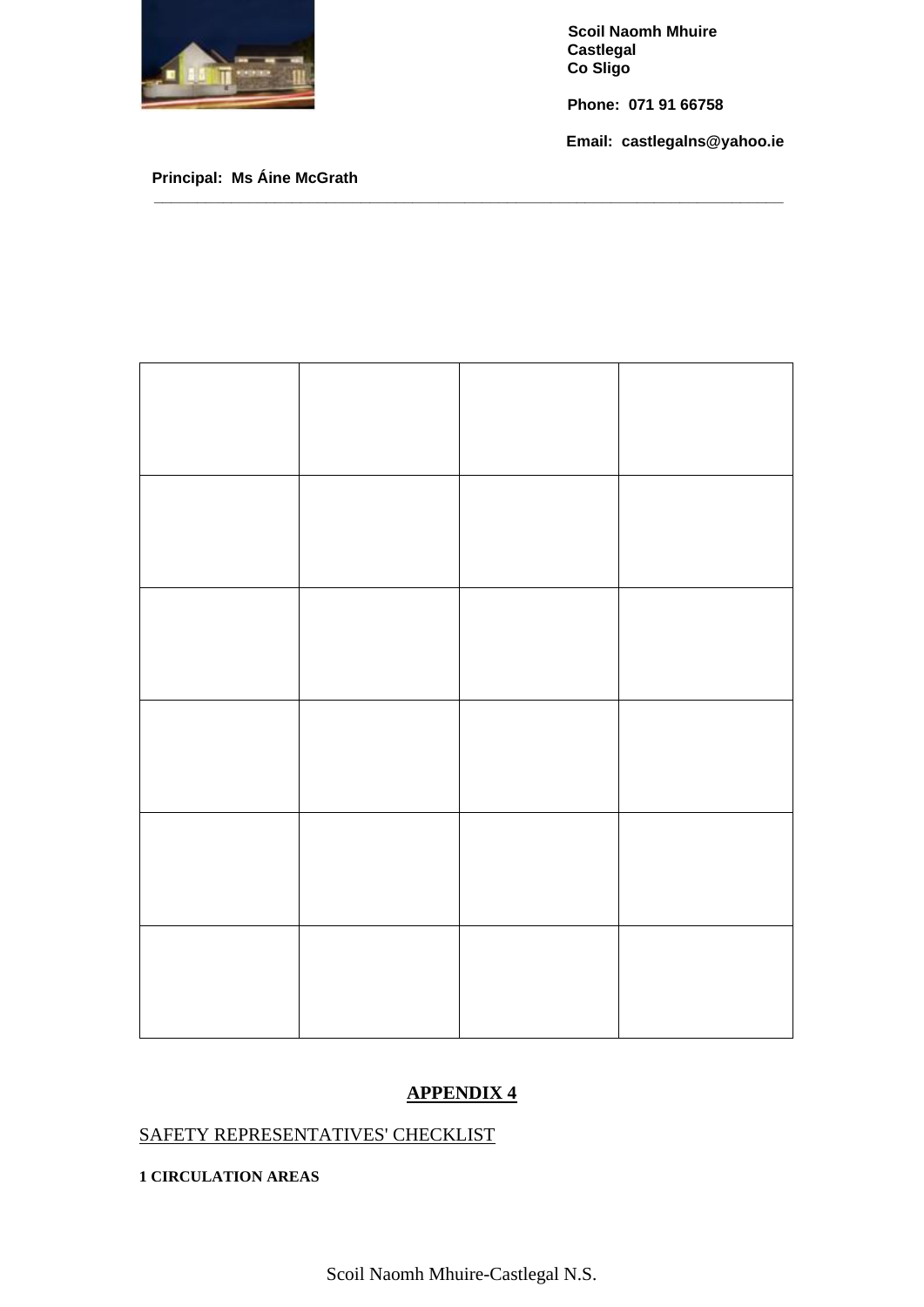

 **Phone: 071 91 66758**

 **Email: castlegalns@yahoo.ie**

#### **Principal: Ms Áine McGrath**

#### **1.1 Passages**

*Check that:*

- 1.2.1 floor surfaces are even and are not slippery;
- 1.2.2 passages are adequately lit;
- 1.2.3 litter or rubbish has not been allowed to accumulate;
- 1.2.4 mats, etc, are not positioned in such a way as to be tripping hazards;
- 1.2.5 there are no areas of loose, flaking or damaged paint, plaster or plasterboard.

**\_\_\_\_\_\_\_\_\_\_\_\_\_\_\_\_\_\_\_\_\_\_\_\_\_\_\_\_\_\_\_\_\_\_\_\_\_\_\_\_\_\_\_\_\_\_\_\_\_\_\_\_\_\_\_\_\_\_\_\_\_\_\_\_\_\_\_\_\_\_\_\_\_**

#### **1.2 Doors and Windows**

*Check that:*

- 1.3.1 doors are unobstructed;
- 1.3.2 doors with glass windows have toughened or laminated glass;
- 1.3.3 doors with a fire resistance requirement have wire reinforced glass;
- 1.3.4 there are no doors with:
- loose or broken hinges;
- damaged or sticking catches;
- broken wood panels or glass panels;
- loose or stiff handles;
- 1.3.5 doors are not allowed to swing freely without restraint;
- 1.3.6 windows are not broken or cracked;
- 1.3.7 windows open easily without undue force being applied;
- 1.3.8 windows do not jut out dangerously when open;

1.3.9 windows are cleaned regularly;

- 1.3.10 windows do not have broken fastenings or cords;
- 1.3.11 where necessary, a window pole is available.

#### **2 HEATING AND VENTILATION**

*Check that:*

2.1 the heating system is regularly serviced and maintained in good order.

2.2 the heating system is adequate to comply with the requirements of circular 24/82;

2.3 where there are large areas of glass facing direct sunlight, there is provision for shading, e.g. Venetian blinds;

2.4 windows can be easily opened to allow for adequate ventilation.

Further advice on heating and ventilation is given in the next section.

#### **3 FIRE SAFETY**

*Check that:*

3.1 the fire exits and escape routes are clear from obstructions;

3.2 fire doors are kept unlocked and unobstructed whilst people are on the premises;

3.3 all designated fire exits are clearly marked;

3.4 evacuation procedures are clearly displayed;

3.5 staff and children are familiar with evacuation procedures;

3.6 staff are familiar with and have been adequately trained in the procedure to be followed when using fire fighting equipment;

3.7 there have been practice evacuations/fire drills held at least once per term;

3.8 fire doors open outwards and are not held or wedged open;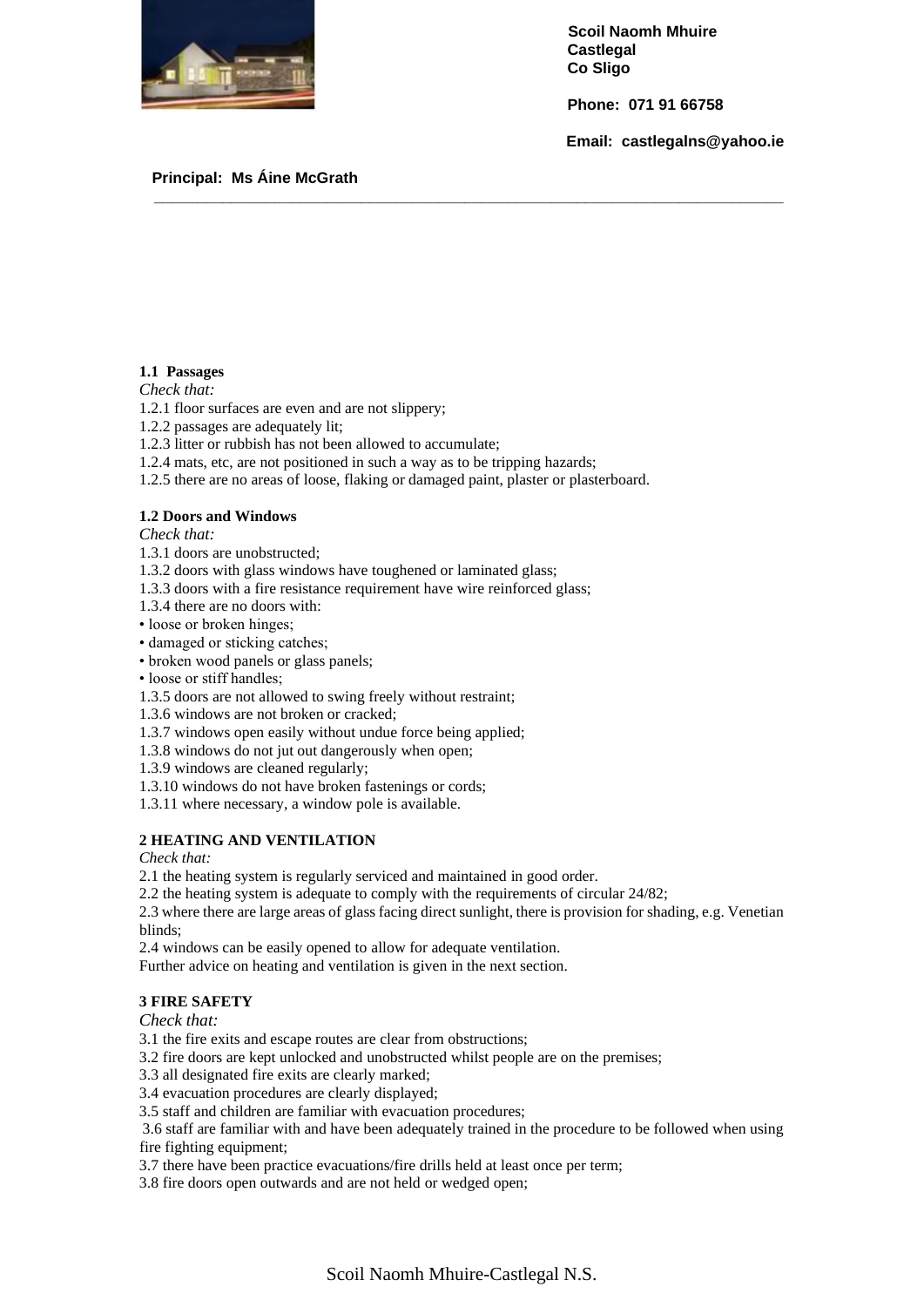

 **Phone: 071 91 66758**

 **Email: castlegalns@yahoo.ie**

#### **Principal: Ms Áine McGrath**

3.9 fire extinguishers and fire blankets are checked and maintained in accordance with manufacturer's instructions;

**\_\_\_\_\_\_\_\_\_\_\_\_\_\_\_\_\_\_\_\_\_\_\_\_\_\_\_\_\_\_\_\_\_\_\_\_\_\_\_\_\_\_\_\_\_\_\_\_\_\_\_\_\_\_\_\_\_\_\_\_\_\_\_\_\_\_\_\_\_\_\_\_\_**

3.10 the fire fighting equipment available is that recommended by the local authority's fire officer and is located in accordance with the fire officers recommendations;

3.11 the fire alarm system is tested at regular intervals whilst the school is in session to ensure that it works and is audible in all parts of the building;

3.12 flammable substances e.g. cleaning fluids, photocopying chemicals etc, are stored correctly, away from any sources of heat.

More detailed advice on fire safety is given in the next section.

#### **4 ELECTRICAL EQUIPMENT**

#### **4.1 General**

All electrical equipment should be maintained and checked regularly by a competent person. Such maintenance should include checking that:

• equipment is correctly wired and earthed;

• plugs are correctly wired;

• use ratings that are correct for the type of equipment being used (fuse ratings should be marked on the equipment and the plug).

• the mains supply is still capable of meeting the maximum demand;

• the distribution system (i.e. sockets, bench supplies etc) is suitable for the type of work being carried out;

• the isolating switches are marked, well-sited, accessible and known to staff;

• residual current (earth leakage) circuit breakers are used where appropriate.

#### **4.2 Lighting**

*Visually check that:*

4.2.1 all the light fittings are working and are kept in a clean condition;

4.2.2 light switches are not broken and appear to be in a safe condition;

4.2.3 the lighting is adequate for the type of work being undertaken as specified in Circular 24/82.

#### **4.3 Plugs/Sockets/Leads**

*Visually check that:*

4.3.1 plugs are in good condition with no cracks or pieces missing;

4.3.2 sockets are in good condition with no cracks or pieces missing;

4.3.3 socket screws and mountings are secure;

4.3.4 sockets are situated in safe positions, convenient for the equipment to be used and not subject to damp;

4.3.5 indicator lights on sockets function correctly;

4.3.6 insulation on leads is not cracked or frayed;

- 4.3.7 leads are without knots or joins and are reasonably free of 'kinks';
- 4.3.8 Leads are the correct length for the equipment being used;
- 4.3.9 there are no trailing leads;
- 4.3.10 surge protection adaptors are being used and not overloaded;
- 4.3.11 leads and flexible cable are securely fixed at both equipment and plug ends.

#### **4.4 Equipment**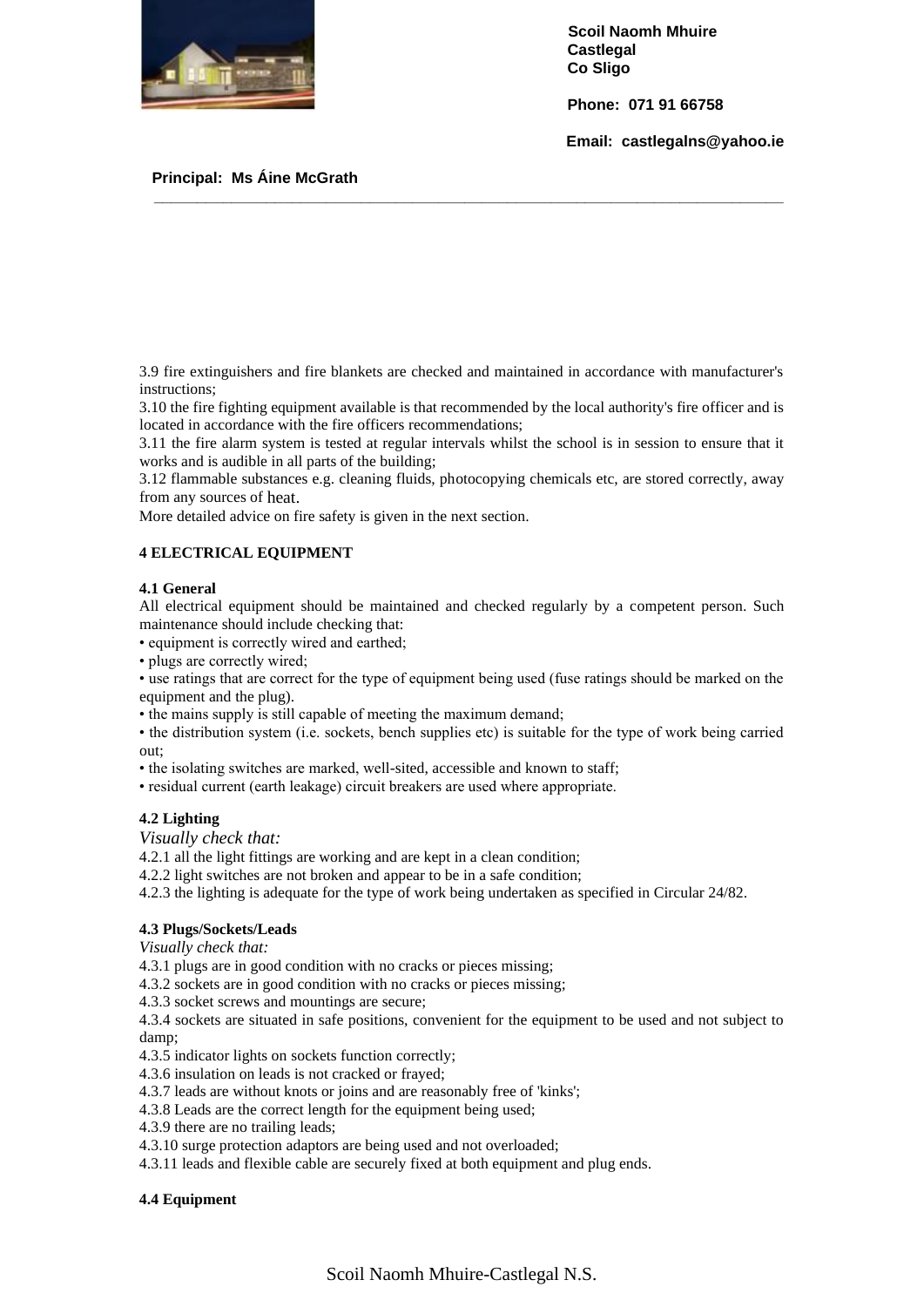

 **Phone: 071 91 66758**

 **Email: castlegalns@yahoo.ie**

#### **Principal: Ms Áine McGrath**

#### *Check that:*

4.4.1 fixed and portable electrical equipment is not damaged and, as far as you are aware, is operating correctly;

**\_\_\_\_\_\_\_\_\_\_\_\_\_\_\_\_\_\_\_\_\_\_\_\_\_\_\_\_\_\_\_\_\_\_\_\_\_\_\_\_\_\_\_\_\_\_\_\_\_\_\_\_\_\_\_\_\_\_\_\_\_\_\_\_\_\_\_\_\_\_\_\_\_**

- 4.4.2 copies of manufacturers' instructions/operating manuals are easily accessible;
- 4.4.3 equipment is only being used for purposes for which it was intended;
- 4.4.4 where appropriate, all electrical equipment is switched off and, unplugged when not in use;
- 4.4.5 mains isolating switches are easily accessible and known to staff;

4.4.6 on/off indicator lights function correctly;

- 4.4.7 equipment incorporating heating has a thermal safety cut-out in addition to a thermostat;
- 4.4.8 equipment containing liquid has a leakage detector;
- 4.4.9 all items of electrical equipment are properly and regularly maintained and serviced.

#### **5 USE OF GAS**

*There are currently no gas installations in the school.*

#### **6 FIRST AID**

*Check that:*

6.1 notices are posted in prominent positions detailing:

• procedure for calling ambulances etc;

• telephone number of local doctor, gardai, hospital.

- procedure for dealing with individual pupils emergencies due to known conditions/allergies etc
- 6.2 first aid boxes are readily available and adequately stocked

6.3 the accident book is readily available and kept up-to-date.

#### **7 GENERAL PURPOSE CLASSROOMS**

7.1 look again at sections 1-4;

*Check that:*

*7.2* hazards are not arising from overcrowded classrooms;

- 7.3 all cupboards, fixed blackboards, display units are stable;
- 7.4 classroom furniture is not damaged;
- 7.5 wherever possible, there are no sharp edges or corners on the furniture;
- 7.6 furniture is positioned safely;

7.7 all shelf mountings are secure.

#### **9 STAFF ROOM**

*Check that:*

9.1 floors are in good condition and are non-slip;

9.2 working surfaces are in good condition and are impermeable;

9.3 refrigerators and freezers are operating within safety temperature ranges and are only used for the storage of foods;

9.4 there is a wash basin with hot water, soap and disposable towels for washing hands prior to handling foods;

9.5 all cleaning materials and other potentially dangerous substances are stored correctly, clearly labelled and the shelf life is known and kept in check.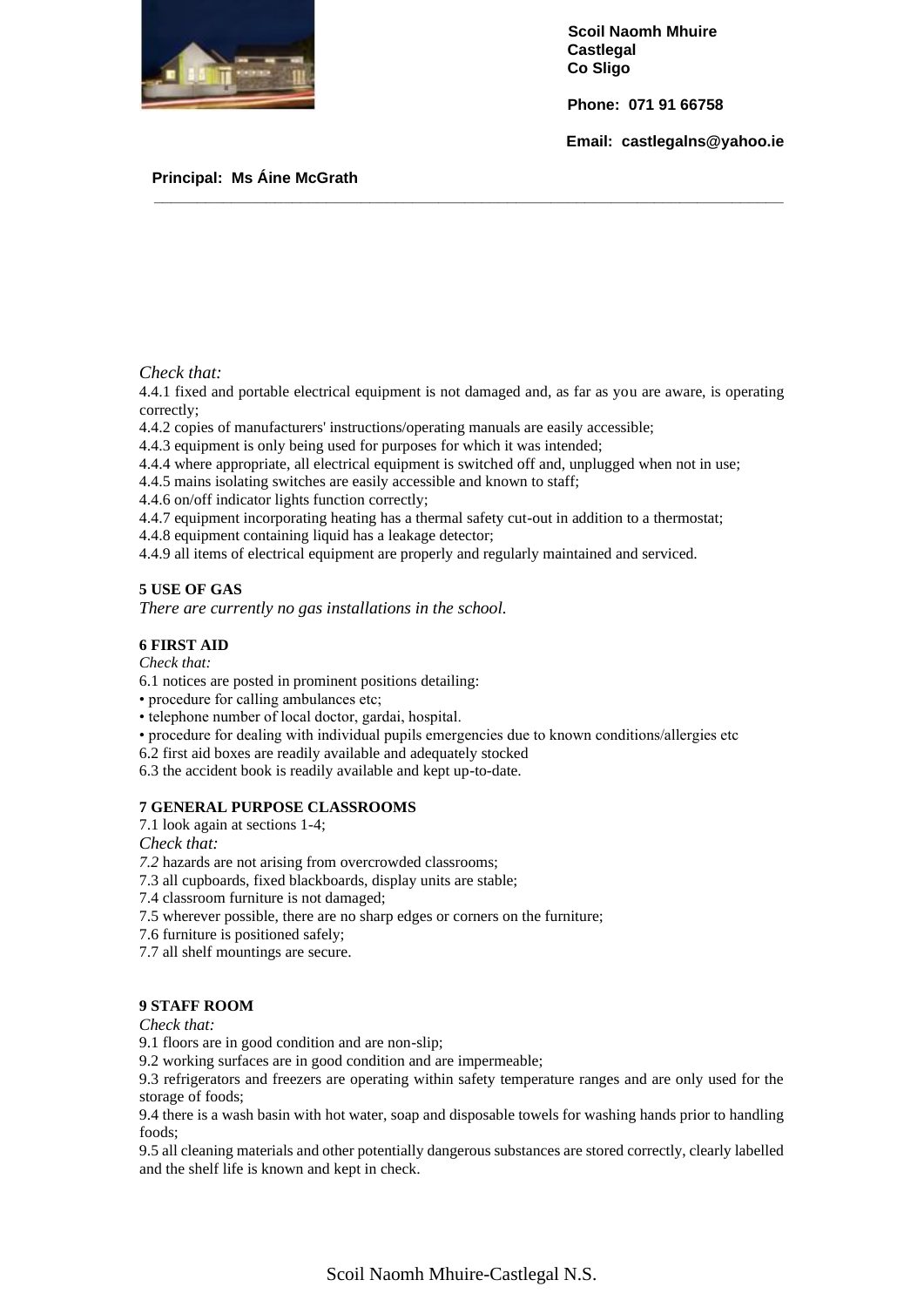

 **Phone: 071 91 66758**

 **Email: castlegalns@yahoo.ie**

#### **Principal: Ms Áine McGrath**

#### **10 HALLA**

*Check that:*

10.1 floors are clean, even, non-slip and splinter proof;

10.2 all brackets securing ropes, wall bars etc are sound;

10.3 PE equipment is stacked securely and positioned so as not to cause a hazard;

10.5 there is a regular routine for inspecting furniture, floors, apparatus, equipment and fittings;

**\_\_\_\_\_\_\_\_\_\_\_\_\_\_\_\_\_\_\_\_\_\_\_\_\_\_\_\_\_\_\_\_\_\_\_\_\_\_\_\_\_\_\_\_\_\_\_\_\_\_\_\_\_\_\_\_\_\_\_\_\_\_\_\_\_\_\_\_\_\_\_\_\_**

- 10.6 wooden beams, benches etc are free from splinters and generally sound;
- 10.7 vaulting horses, beams and benches are stable and do not wobble when in use;
- 10.8 where there is a stage:
- steps are not damaged;
- steps have an adequate handrail;
- stage lighting is properly wired and earthed, and stored correctly when not in use;

• curtains run freely.

#### **11 NON-TEACHING AREAS**

#### **11.1 Offices**

*Check that:*

11.1.1 substances for use with photocopying/duplicating machines are stored correctly, and that the room where photocopying/duplicating machines are operated is adequately ventilated;

#### **11.2 Kitchen Areas**

11.2.1 the kitchen/dining area is kept clean;

- 11.2.2 the kitchen floors are sound and non-slip, especially when wet;
- 11.2.3 first aid boxes are available in the kitchen area;

11.2.4 equipment is adequately guarded.

#### **11.3 Boiler Rooms**

11.3.1 there is no combustible waste stored in boiler rooms or elsewhere (e.g. oily rags);

11.3.2 all safety devices in the boiler room are in proper working order;

11.3.3 the boiler is regularly maintained by a competent person;

11.3.4 all cleaning materials, particularly those which might be hazardous, are securely stored;

11.3.5 in the case of solid fuel boilers, there are covered containers to enable ashes to be removed without delay to an area where pupils are not liable to come into contact with them.

#### **11.4 Staff Facilities**

11.4.1 the staffroom is clean, warm and well lit;

11.4.2 there are adequate cloakroom facilities and storage facilities for personal belongings, books etc; 11.4.3 the staffroom is large enough for the numbers to be accommodated and sufficient seating is

proved, both with upright chairs and tables or desks for working and with comfortable seating; 11.4.4 there is provision for tea and coffee to be made;

11.4.5 staff sanitary facilities are suitable, sufficient and properly cleaned.

#### **11.5 Hygiene**

*Check that the following are available:* 11.5.1 soap 11.5.2 hand drying facilities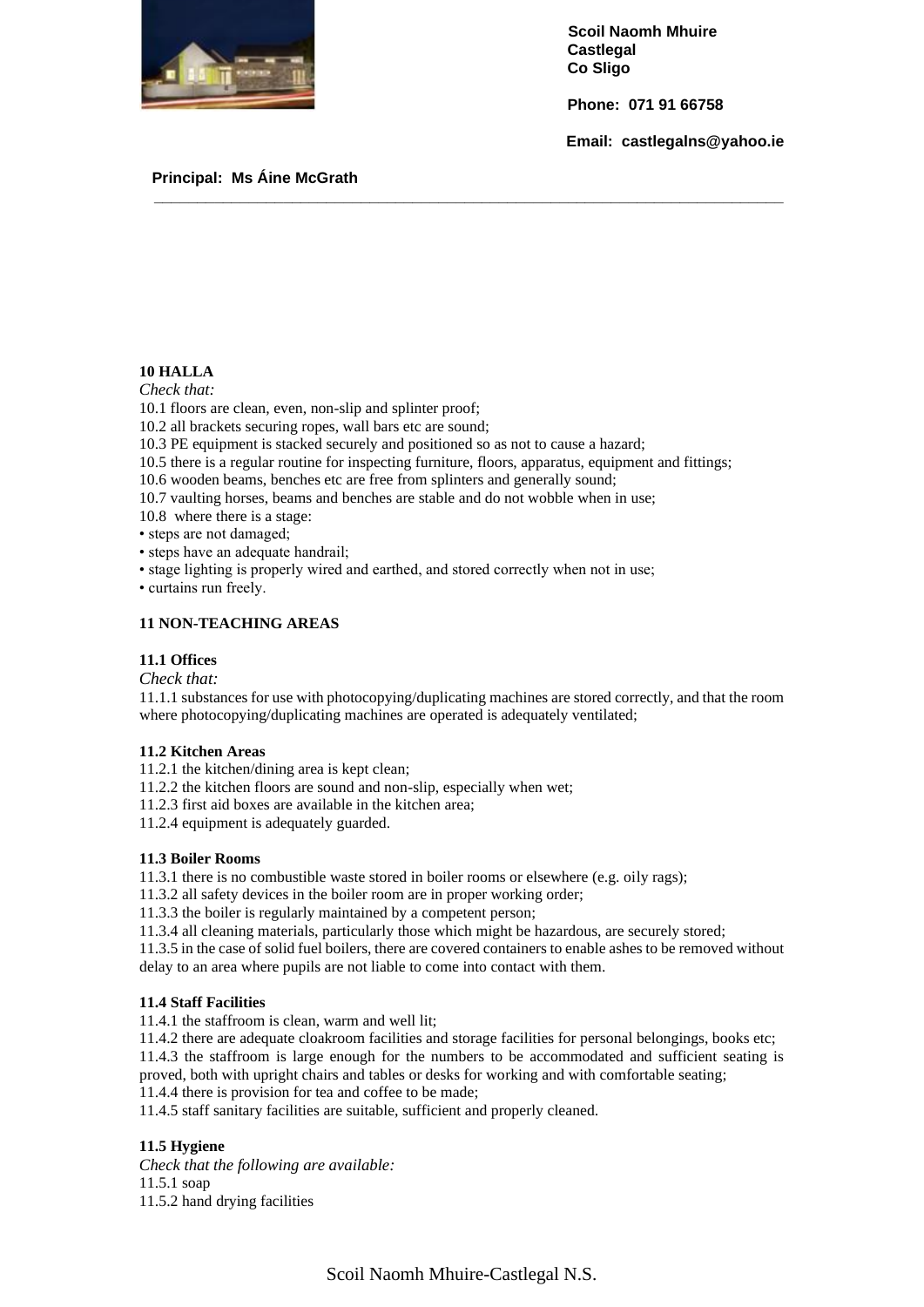

 **Phone: 071 91 66758**

 **Email: castlegalns@yahoo.ie**

#### **Principal: Ms Áine McGrath**

- 11.5.3 hot water
- 11.5.4 toilet paper
- 11.5.5 litter bin per classroom
- 11.5.6 provision for disposal of sanitary towels
- 11.5.7 safe, suitable, sufficient and properly cleaned sanitary facilities.

#### **11.6 Outside Areas**

- 11.6.1 there are no uneven/broken/cracked paving slabs;
- 11.6.2 outside steps are secure, with a firmly fixed handrail;
- 11.6.3 roofs, guttering, drain pipes etc are, as far as can be seen, sound and well maintained;
- 11.6.4 all play areas, are kept clean and free from glass;
- 11.6.5 outside play/PE appliances are securely anchored;
- 11.6.6 holes for goalposts, netball posts, tennis posts are covered when posts are not in position;

**\_\_\_\_\_\_\_\_\_\_\_\_\_\_\_\_\_\_\_\_\_\_\_\_\_\_\_\_\_\_\_\_\_\_\_\_\_\_\_\_\_\_\_\_\_\_\_\_\_\_\_\_\_\_\_\_\_\_\_\_\_\_\_\_\_\_\_\_\_\_\_\_\_**

- 11.6.7 outside lighting works and is sufficient;
- 11.6.8 all parking facilities for cars and cycles are safe in regard to the presence of pedestrians;
- 11.6.9 all builders' materials, caretakers' maintenance equipment etc are kept securely.

#### **APPENDIX 5**

#### PROCEDURE IN THE EVENT OF AN ACCIDENT/SERIOUS ILLNESS

When a teacher witnesses an accident involving a pupil or other employee, or when an accident or serious illness is brought to the notice of a teacher the following procedure will be followed:

● The teacher will ascertain the seriousness

of injury or illness.

Minor injuries will be dealt with in a manner consistent with what any prudent parent would do in a similar situation.

Scoil Naomh Mhuire-Castlegal N.S.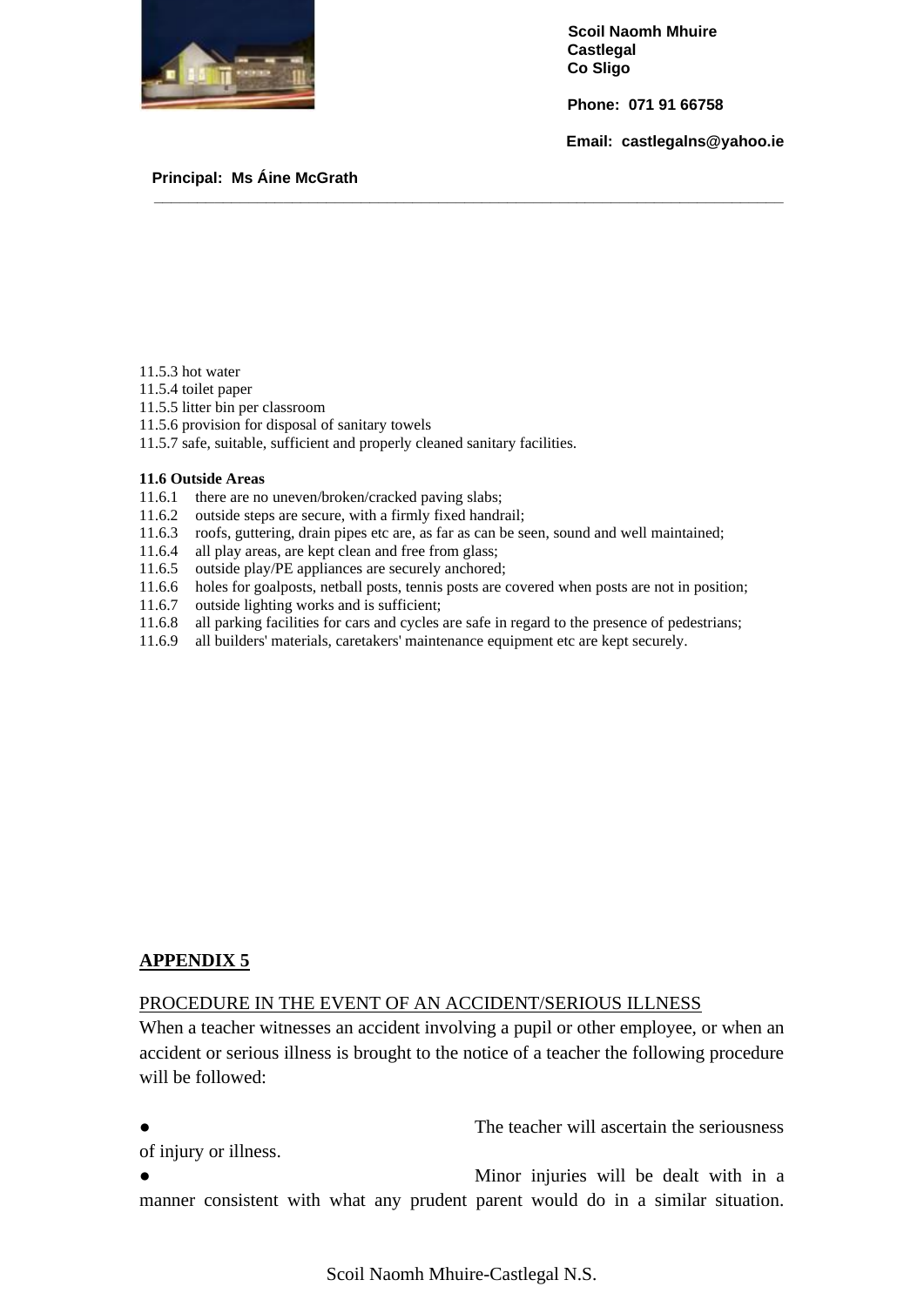

 **Phone: 071 91 66758**

 **Email: castlegalns@yahoo.ie**

 **Principal: Ms Áine McGrath** 

However, this treatment will not generally include administration of medication (See Appendix 2).

**\_\_\_\_\_\_\_\_\_\_\_\_\_\_\_\_\_\_\_\_\_\_\_\_\_\_\_\_\_\_\_\_\_\_\_\_\_\_\_\_\_\_\_\_\_\_\_\_\_\_\_\_\_\_\_\_\_\_\_\_\_\_\_\_\_\_\_\_\_\_\_\_\_**

In a case where serious injury or illness is suspected, the teacher will take a decision as to whether or not the injured/ill person can be moved. Where it is felt a breakage or other such serious injury has occurred, the injured/ill person will be made comfortable and kept warm in situ until the emergency services can be contacted.

If the injured/ill person is a pupil, the parents or guardians will be contacted immediately in all instances.

o If it is felt the pupil needs to be brought to casualty, parental permission will be sought. If a parent/guardian cannot be contacted a decision will be made by a member of staff in the best interests of the child. This may involve a trip to casualty or the calling of an ambulance. Written parental consent for such action will be a prerequisite for enrolling a child in the school.

o In such circumstances, repeated attempts will be made to contact parents.

o Where a pupil is carried in a member of staff's vehicle [in extreme emergencies only], it is policy to carry additional pupils to ensure that a pupil will not be alone in the vehicle with a staff member at any time.

• If the injured/ill person is an adult, the next of kin will be contacted immediately in all instances. The procedure will follow the same lines as with a pupil adapted to an adult's circumstances having regard to the health & safety of the injured/ill person.

• **A** written report will be kept of all serious accidents.

## **APPENDIX 6**

### **Goalpost Safety Plan**

Guidance for the general procurement, installation, maintenance, storage and other related matters.

1 All goalposts should be weighted so as to prevent overturning.

2 Before assembly of equipment check that it is not damaged and that it is fit for use. Check for damages to nets, joints and that locking devices are in good working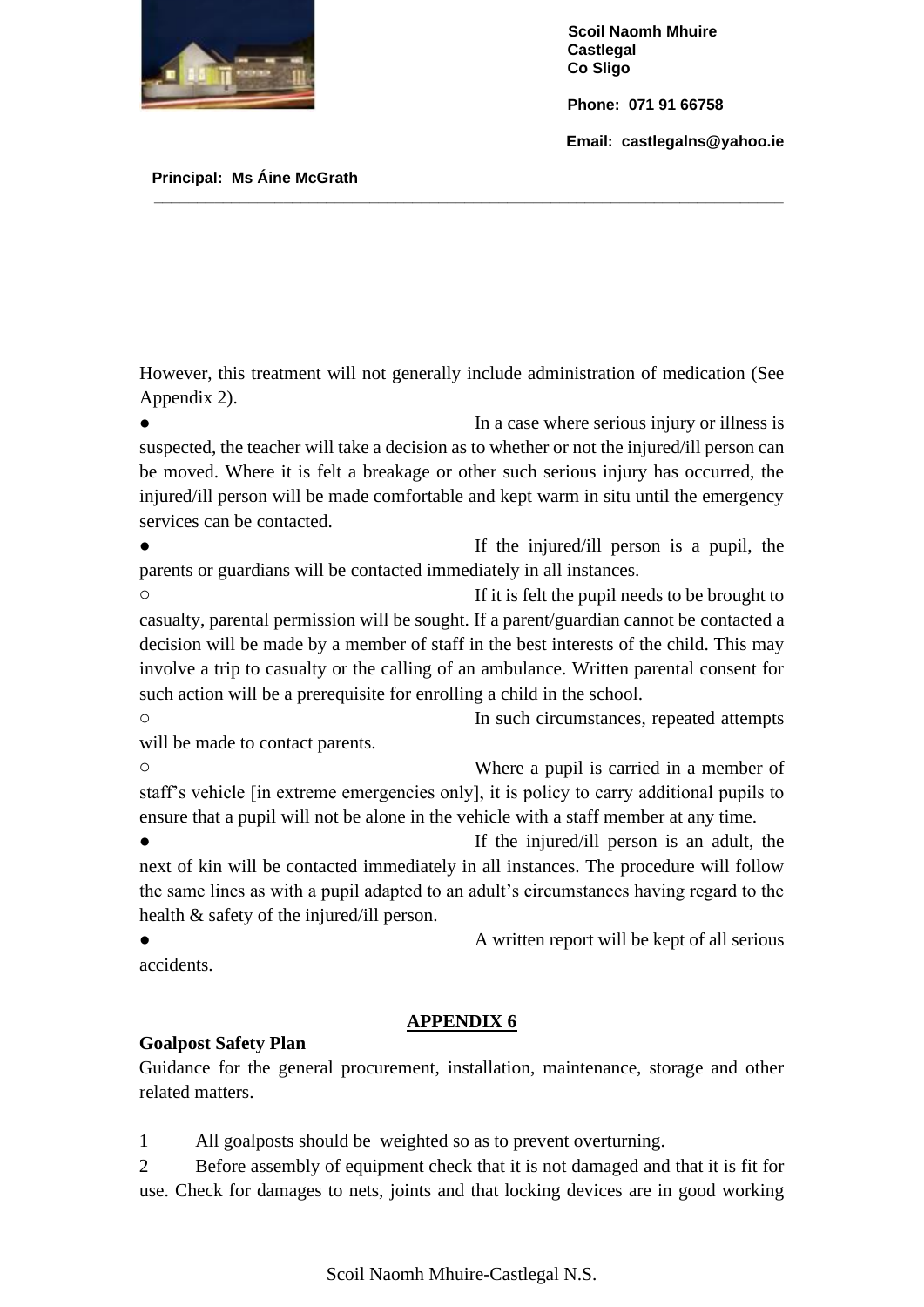

 **Phone: 071 91 66758**

 **Email: castlegalns@yahoo.ie**

 **Principal: Ms Áine McGrath** 

condition.

3 Check that the equipment for securing the product is intact and in good working order.

**\_\_\_\_\_\_\_\_\_\_\_\_\_\_\_\_\_\_\_\_\_\_\_\_\_\_\_\_\_\_\_\_\_\_\_\_\_\_\_\_\_\_\_\_\_\_\_\_\_\_\_\_\_\_\_\_\_\_\_\_\_\_\_\_\_\_\_\_\_\_\_\_\_**

4 When goalposts that are tall or heavy are being erected/assembled, it is recommended that heavy lifting equipment is used and that correct tools for the job are used at all times. Assembly and erection of goals should be carried out by sufficient number of persons.

5 Consideration should be given to the proximity of overhead electrical cables during the erection and transportation of goalposts.

6 When dismantling goalposts follow the assembly instructions and recommendations. Ensure all ground sockets have been suitably blanked off when goalposts have been taken out to eliminate trip hazards.

7 Portable goalposts should be dismantled or removed to a secure area when not in use following the recommended storage instructions by the manufacturer/owner.

8 Moving: If a piece of equipment must be moved, and no transportation wheels are provided, the equipment should be lifted by a sufficient number of competent persons to prevent injury and to prevent damage to the product.

9 Procurement: All new goalposts should be purchased from manufactures/suppliers that comply with the following standards I.S.EN 748, I.S.EN 749, I.S.EN 750 and BS 8462. All products should carry a manufacturers label and safety warning label. The manufacturers label should include instructions for installation, storage, dismantling, inspection and maintenance.

10 Maintenance: Regular maintenance of goalposts is essential to ensure that it is fit for use. In the absence of a standard, it is recommended that the user follow the guidelines set out by the manufacturer.

11 Alterations or additions/appendages (such as target sets) to parts of a goalpost that could affect the essential safety of the equipment should not be carried out.

### **APPENDIX 7**

### **Dignity at Work: Building & Maintaining a Positive & Effective Work Environment**

The Board of Management of Scoil Naomh Mhuire has adopted the following as part of the school's Health & Safety Statement.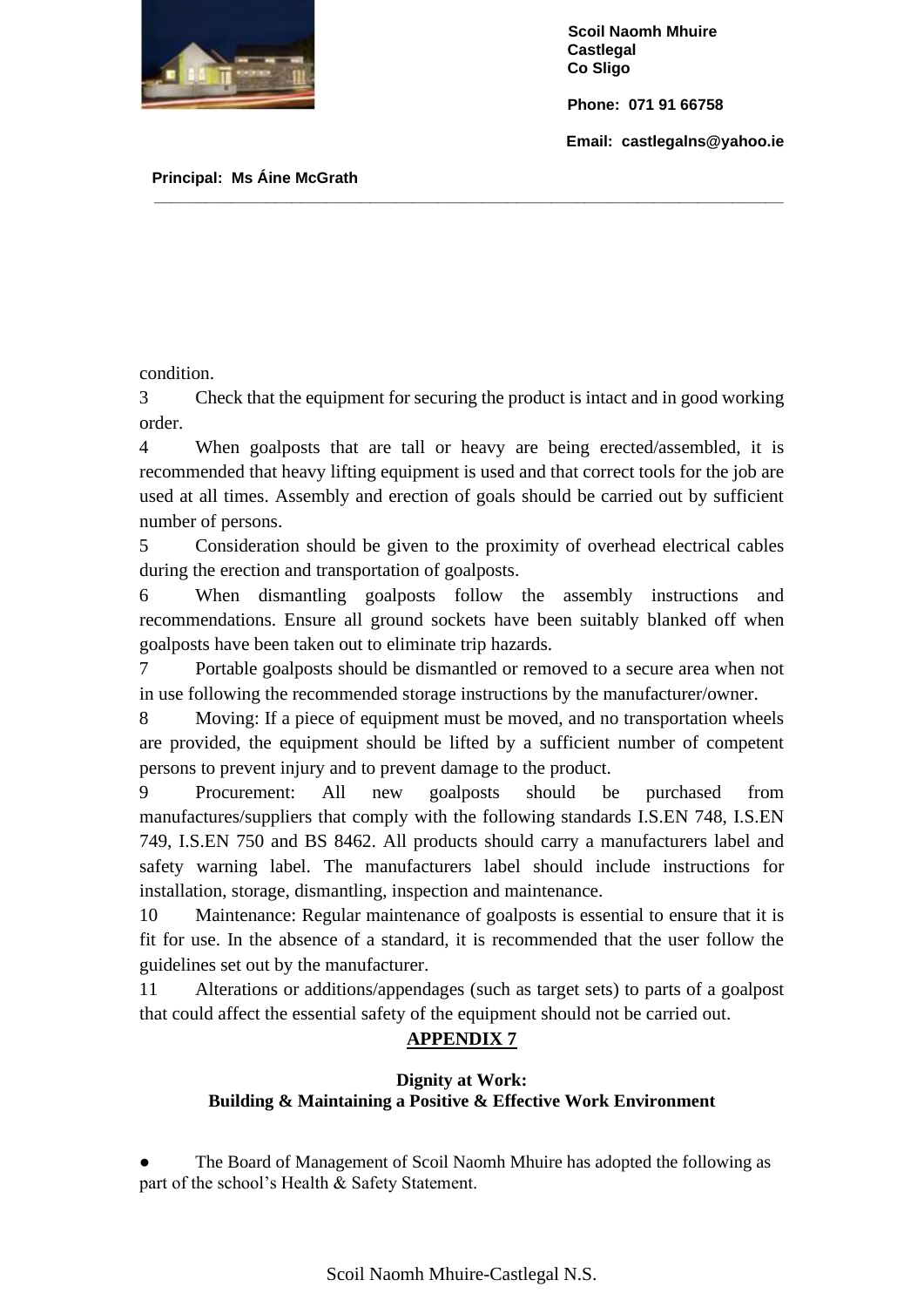

 **Phone: 071 91 66758**

 **Email: castlegalns@yahoo.ie**

 **Principal: Ms Áine McGrath** 

This document was formulated in light of a number of background documents, including the Health & Safety Authority's *Code of Practice for Employers and Employees on the Prevention and Resolution of Bullying at Work* (2007) and the Equality Authority's *Code of Practice*, given legal effect in the Statutory Instrument entitled *Employment Equality Act 1998 (Code of Practice) (Harassment) Order 2002* (S.I. No. 78 of 2002).

**\_\_\_\_\_\_\_\_\_\_\_\_\_\_\_\_\_\_\_\_\_\_\_\_\_\_\_\_\_\_\_\_\_\_\_\_\_\_\_\_\_\_\_\_\_\_\_\_\_\_\_\_\_\_\_\_\_\_\_\_\_\_\_\_\_\_\_\_\_\_\_\_\_**

#### **A. Core Principles**

This school is committed to a positive work environment where work is done in an atmosphere of respect, collaboration, openness and equality.

Adult bullying and harassment in the workplace are phenomena which this school will seek to prevent and will not tolerate. All employees have the right to be treated with dignity and respect. Management is committed to intervening in an appropriate manner - utilising one of the accepted Management/INTO procedures - to investigate and deal with allegations of bullying or harassment. The provisions of Circular 40/97 on *Assaults on Staff in Primary Schools* will be utilised as appropriate.

#### **B. What is Workplace Bullying and Harassment?**

The Board of Management adopts the definition of adult bullying as set out by the Task Force (2001):

*"Workplace Bullying is repeated inappropriate behaviour, direct or indirect, whether verbal, physical or otherwise, conducted by one or more persons against another or others, at the place of work and/or in the course of employment, which could reasonably be regarded as undermining the individual's right to dignity at work. An isolated incident of the behaviour described in this definition may be an affront to dignity at work but, as a once off incident, is not considered to be bullying".* 

Harassment is covered by Employment Equality legislation and is based on a person's standing within one of the nine categories (or grounds) specified in that legislation (gender, marital status, religion, sexual orientation etc.) Harassment is defined in law as "*unwanted conduct*" related to one or more of the discriminatory grounds which "*has the purpose or effect of violating a person's dignity and creating an intimidating, hostile, degrading, humiliating or offensive environment for the person*."

It is recognised that bullying and harassment complaints may arise among work colleagues but may also arise in relation to visitors to the school. In either case, the commitment to a positive workplace, where dignity at work is respected, prevails.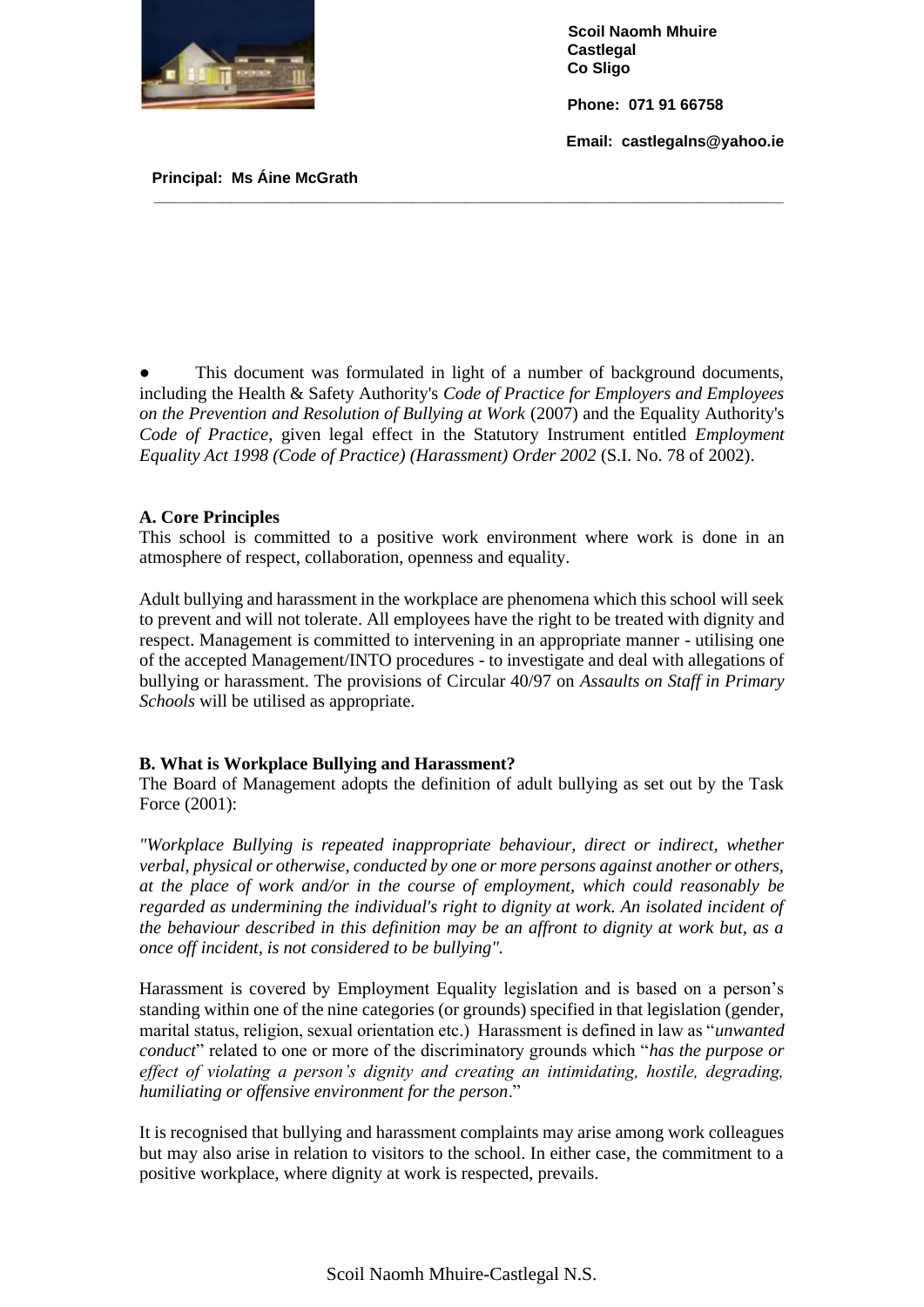

 **Phone: 071 91 66758**

 **Email: castlegalns@yahoo.ie**

 **Principal: Ms Áine McGrath** 

#### **C. A Positive Work Environment**

It is agreed that we will all work to make this school a happy place to work. A happy place to work has a positive work environment characterised by

**\_\_\_\_\_\_\_\_\_\_\_\_\_\_\_\_\_\_\_\_\_\_\_\_\_\_\_\_\_\_\_\_\_\_\_\_\_\_\_\_\_\_\_\_\_\_\_\_\_\_\_\_\_\_\_\_\_\_\_\_\_\_\_\_\_\_\_\_\_\_\_\_\_**

- Our Catholic Ethos
- A supportive atmosphere
- Good and open communication (e.g. through opportunities at regular staff gatherings)
- Appropriate interpersonal behaviour
- Collaboration
- Open discussion and resolution of conflict
- Recognition, feedback and affirmation as appropriate
- Fair treatment of all staff (including fair systems of selection and promotion in line with agreed procedures)

Every person has a responsibility to play his/her part in contributing to a positive work environment. In this regard, a person who is a witness or bystander has a clear responsibility to raise concerns about dignity at work and threats to this, in an appropriate and timely manner.

The Safety Statement - as mandated under the Safety, Health and Welfare at Work Act 2005 – will also include a commitment to a positive work environment, in light of the Employer's obligations as outlined at Section 8 of that Act, including the duty to manage work activities in such a way as to prevent "*improper conduct or behaviour*" likely to put health and safety at risk.

It is agreed that the adoption of this policy in our school will be accompanied by a number of steps to examine our work environment and, as necessary, to agree changes which reflect a commitment to dignity at work. These steps will be initiated by Management, and be repeated by way of review at appropriate intervals.

The actions to be undertaken may generally be described as Identification, Assessment, Implementing Strategies and Monitoring.

#### **D. Adult Bullying as a Problem**

Our school recognises that Adult Bullying and Harassment are problems where they occur in any workplace.

Bullying behaviour generally amounts to psychological abuse which causes serious pain and suffering. Studies have shown that any person may become a target, irrespective of their personality or ability. In addition to its unacceptable effects on persons who are its